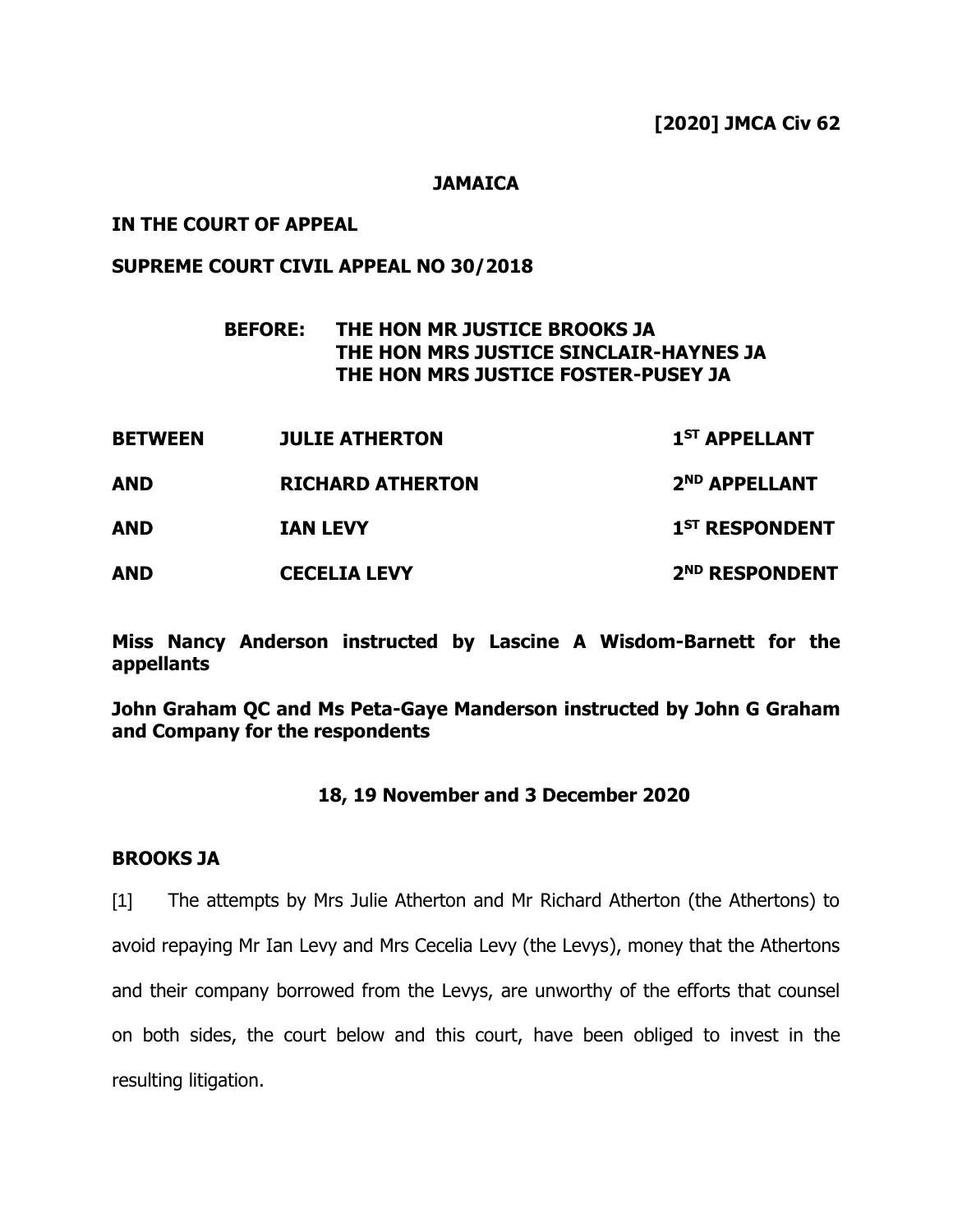[2] The Athertons, in February 2011, had an urgent need for cash in order for their company to capitalise on a business project. They approached the Levys, who agreed to provide financing. The documentation shows that the Levys advanced, in tranches, a total of US\$250,000.00 to the company, as part of a proposed total of US\$700,000.00. The Levys contend that the advances were by way of a loan to the company with an option to convert that loan into equity in the company. The Athertons agreed to repay the monies if the Levys did not exercise the option.

[3] Two agreements were signed by the parties in respect of the monies advanced by the Levys. The second document (the last agreement) signed by the parties, stated that it superseded all previous agreements. Both agreements were drafted by Mrs Levy, who is not an attorney-at-law.

[4] By letter dated 26 April 2011, the Levys told the Athertons that they had decided:

- a. not to exercise the option to invest in the company;
- b. to treat the monies advanced as a loan; and
- c. not to advance any further sums.

They also requested the repayment of the money loaned.

[5] The Athertons initially agreed to repay the monies, but indicated an inability to do so at that time. Eventually, the Athertons paid US\$2,083.33 towards the interest that had accrued up to a certain point. Thereafter they made no payments and, after an unmet letter of demand, the Levys filed a claim in the Supreme Court for the return of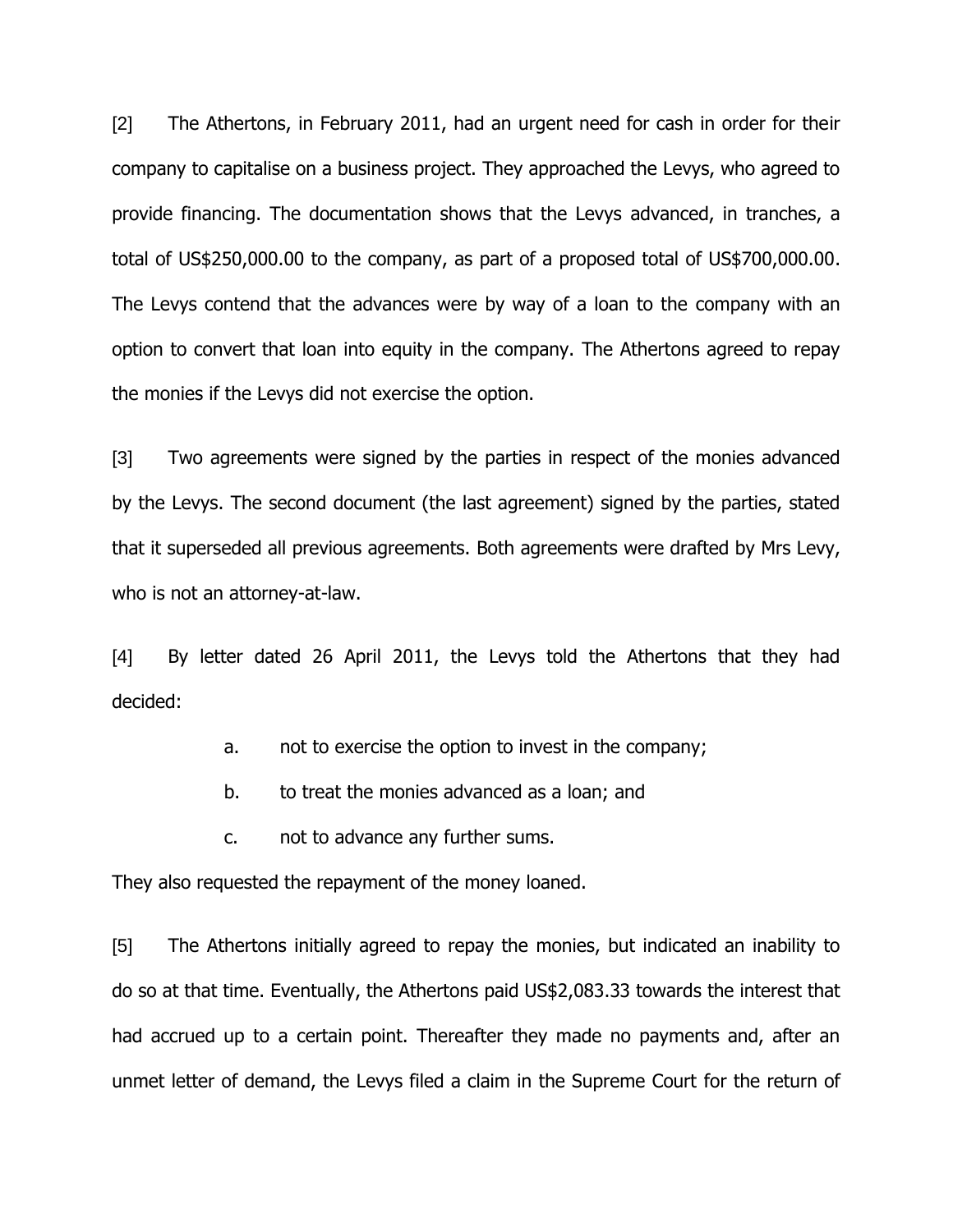the money together with the accrued interest thereon. They named the Athertons and the company, Refreshing Ideas LLC (the company), as defendants to the claim. The company, however, was not served with the claim form.

[6] The Athertons sought to defend the claim on a number of bases:

- a. the company was not a proper party to the proceedings;
- b. the monies were an investment in the company and was not a loan;
- c. the last agreement is ambiguous as to whether it is a loan or an investment and since it was drafted by the Levys, the ambiguity must be construed against them;
- d. US\$50,000.00 of the money was paid before the last agreement and, therefore, is unrecoverable because it constitutes "past consideration";
- e. if the advances constituted a loan, the last agreement is unenforceable because it is in breach of the Moneylending Act, as:
	- i. the Levys did not provide the Athertons with a copy of the last agreement, as is required by that Act; and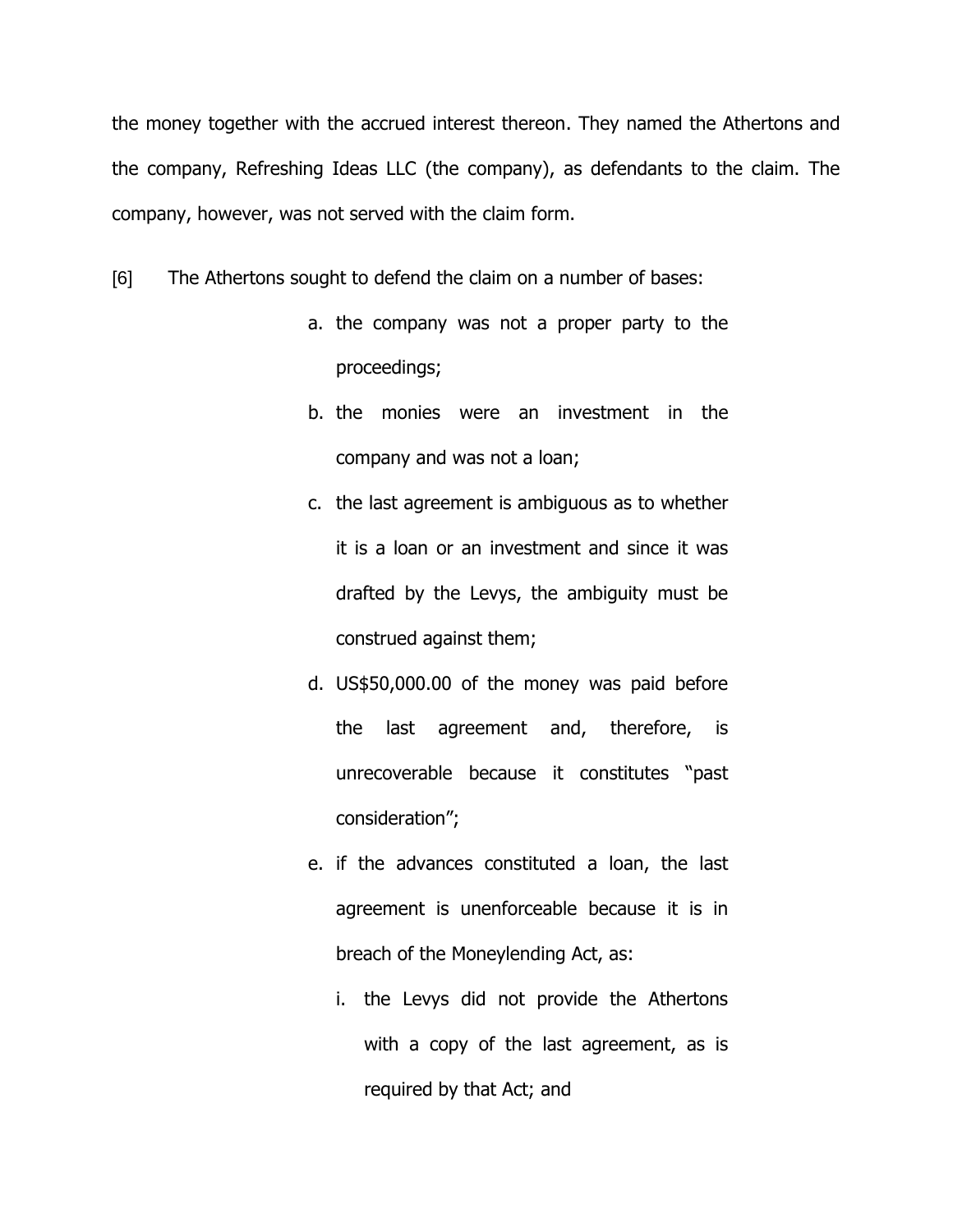ii. the interest rate of 10% per annum charged on the loan is "excessive harsh and unconscionable" and that the transaction ought to be reopened by the court.

[7] The defence also raised a jurisdiction point, indicating that the last agreement required any dispute to be referred to arbitration. This point, however, was not pursued on appeal. It is, therefore, not a relevant consideration and is mentioned only for completeness.

[8] The Athertons also filed an ancillary claim in which they sought, in the event that the court found that the agreement was for a loan:

- a. a declaration that the interest rate charged is excessive;
- b. an order reopening the transaction and for the taking of an account; and
- c. an order relieving them from the payment of any sums deemed excessive.

In the ancillary claim, the Athertons again asserted that, since the Levys had drafted the agreements, any ambiguities in those documents should be construed against the Levys.

[9] The Levys' defence to that ancillary claim is that the rate of interest, which was agreed, was selected after consultation with the Athertons and two financial institutions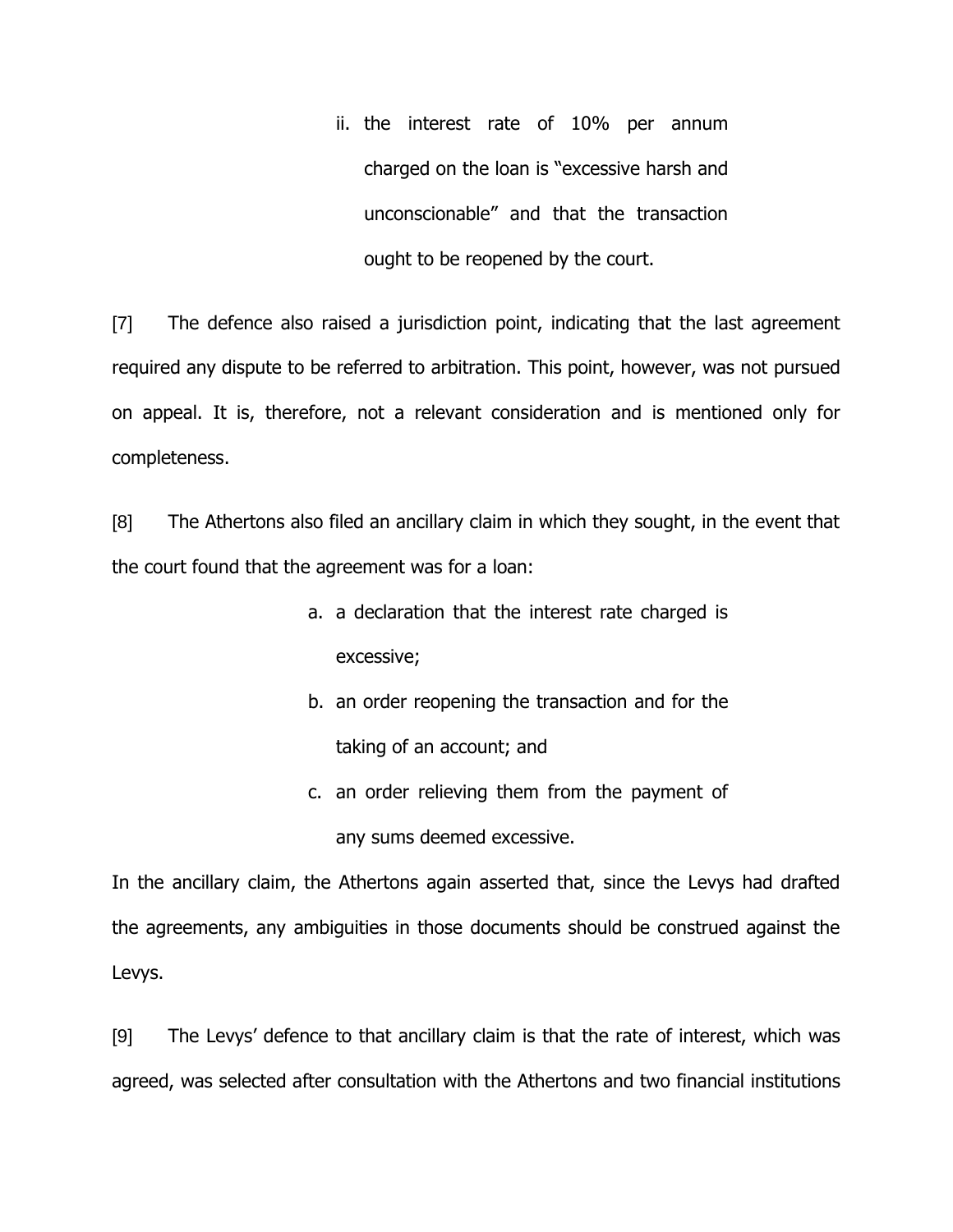in Jamaica in respect of loans in United States currency. There was no need, they asserted, to reopen the transaction.

[10] In oral evidence at the trial, the Levys testified that the discussions between the parties were always on the basis that the monies advanced constituted a loan with an option to purchase equity in the company. The Athertons, on the other hand, insisted that the mutual understanding was always that the monies were to be an investment in the company.

[11] Edwards J, as she then was, in a comprehensive judgment, considered the evidence and dealt with each of those proposed defences in turn. She found that:

- a. the last agreement clearly shows that the monies were provided as a loan with an option to convert it to an investment, and the parties treated it that way up to the time of the Athertons' initial promises to repay;
- b. the last agreement is unambiguous and there is no need to invoke the principle of interpreting it against the drafter;
- c. the transactions were such that the advance payments were made on the basis of promises to pay and so did not constitute "past consideration" when the last agreement was drafted, and in any event the promise to pay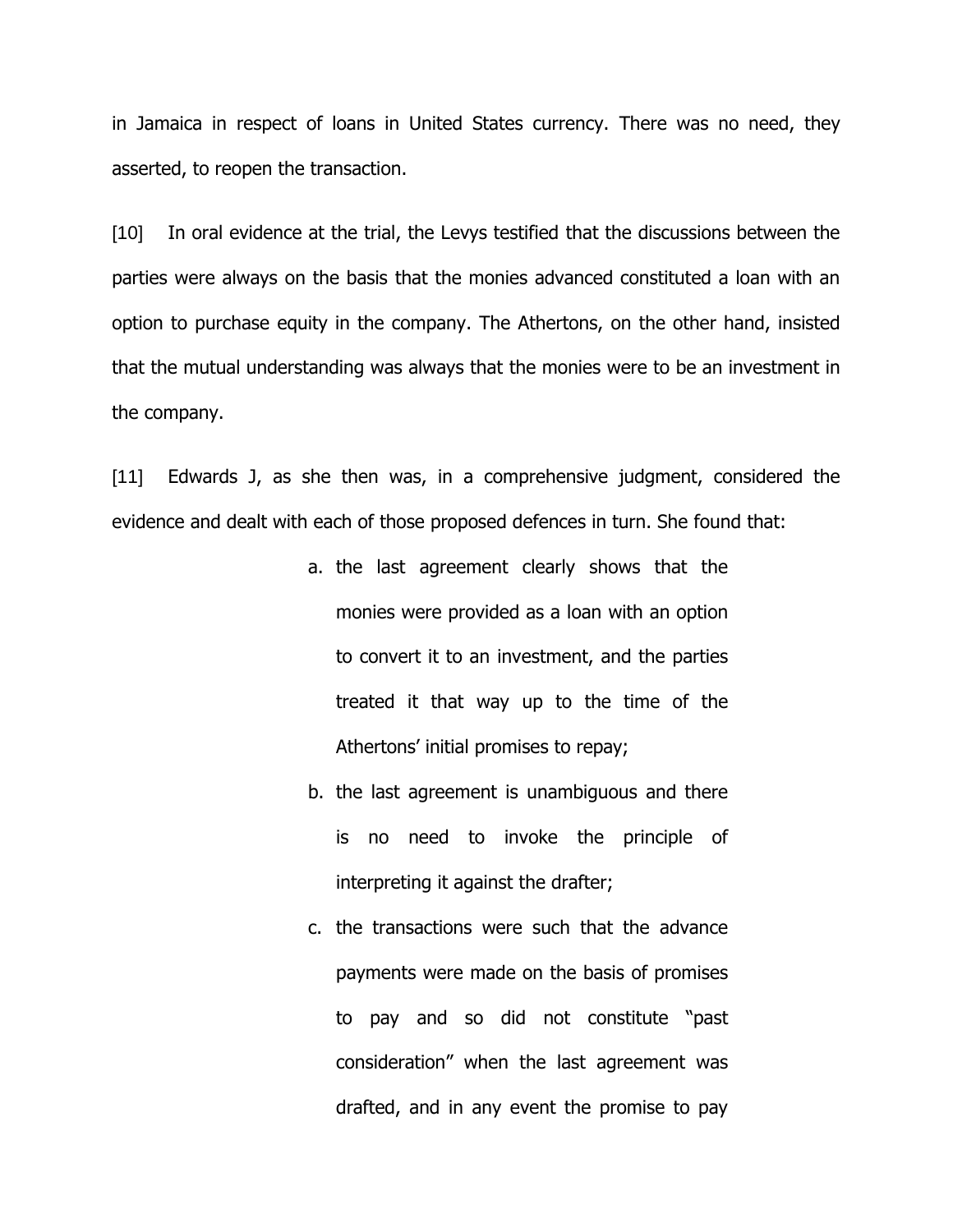made in that document constituted fresh consideration for all the payments;

- d. the loan is enforceable and it is not in breach of the Moneylending Act:
	- i. the Levys are not in the business of moneylending and so that Act did not apply to them; and
	- ii. the interest rate of 10% per annum is below the rate that is presumed to be usurious and is neither harsh nor unconscionable;
- e. the "subject to contract" defence was not pleaded and is therefore unarguable, but in any event it would fail as:
	- i. the term "subject to contract", in the context, did not prevent the last agreement from coming into force; and
	- ii. the parties acted on it and intended to be bound by it, and in particular, the Levys performed their part of the bargain by advancing the monies.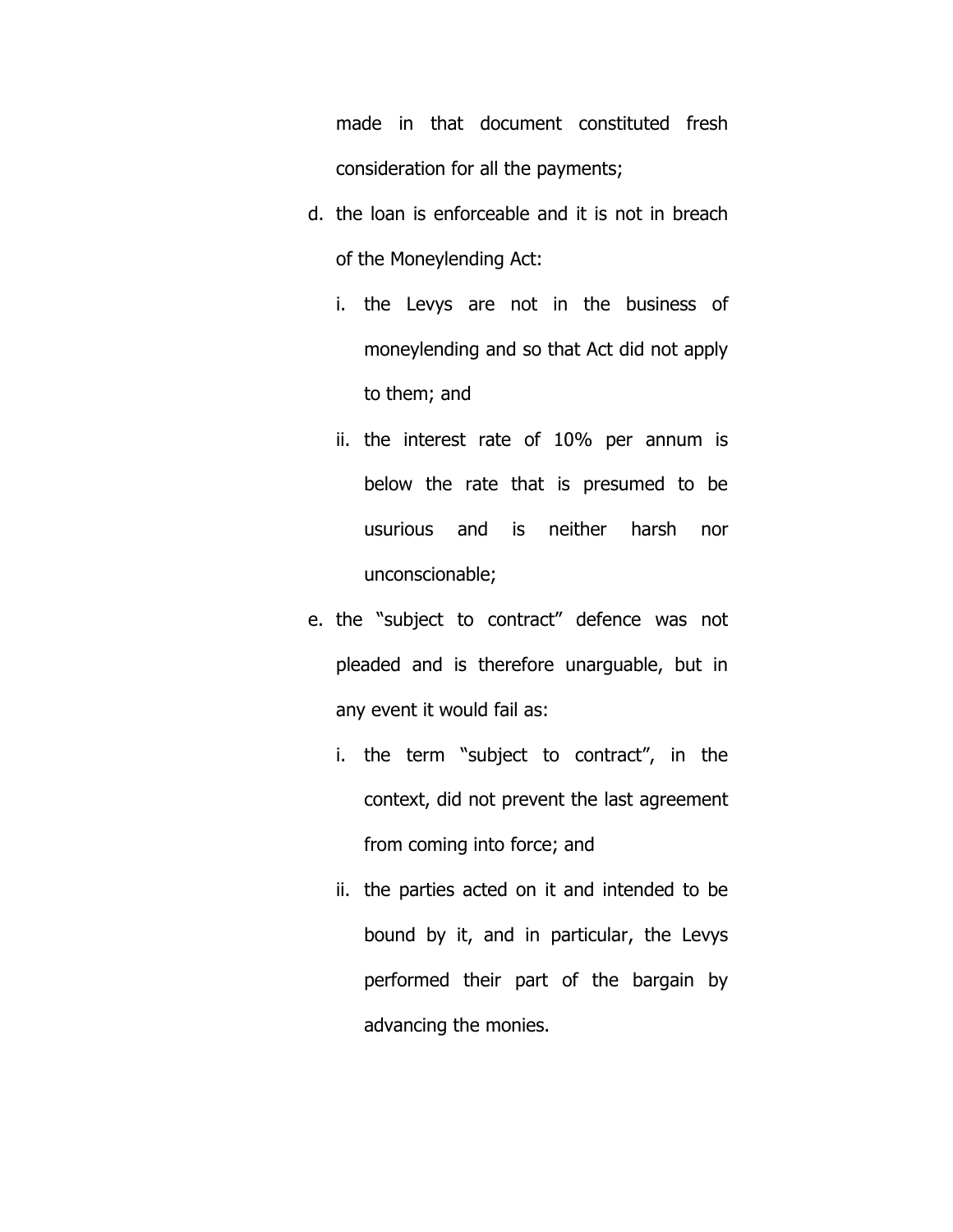[12] Importantly, the learned judge found that, to the extent that the parties disagreed in their oral evidence, especially on the issue of whether the transaction was a loan or an investment, not only did the documentary evidence support the Levys, but they were credible, genuine witnesses of truth. On the other hand, she rejected the evidence of the Athertons. She found that, among other things, they were "not entirely forthright with the court" (paragraph [72] of the judgment).

# **The appeal**

[13] The Athertons have lodged this entirely unmeritorious appeal. They have filed a number of grounds of appeal, on the basis of which, they say, the learned judge's decision ought to be set aside. The grounds of appeal, set out in their amended notice of appeal, state:

- "l. The learned trial judge erred in finding that the Company, Refreshing Ideas LLC was not a party to the agreement dated February 28, 2011 when numerous references are made to it throughout the agreement and it is signed by the [Athertons] on behalf of and as principals of the said company and therefore any sum due to the [Levys] is to be paid by the said Company.
- 2. The learned trial [judge] erred when she applied the rates of interest for loans in Jamaican dollars to rates of interest for loans in a foreign currency - US\$ - without any evidence of the market interest rates in the U.S. and therefore the said interest rate set out in the Agreements dated February 15 and 28, 2011 (exhibits 2 and 1) was harsh and excessive.
- 3. The agreement dated February 15, 2011 was a loan to Refreshing Ideas LLC and not to the [Athertons] and therefore the learned trial judge erred in finding that the agreement of February 28, 2011 superceed [sic] this agreement and enforcing the February 15<sup>th</sup>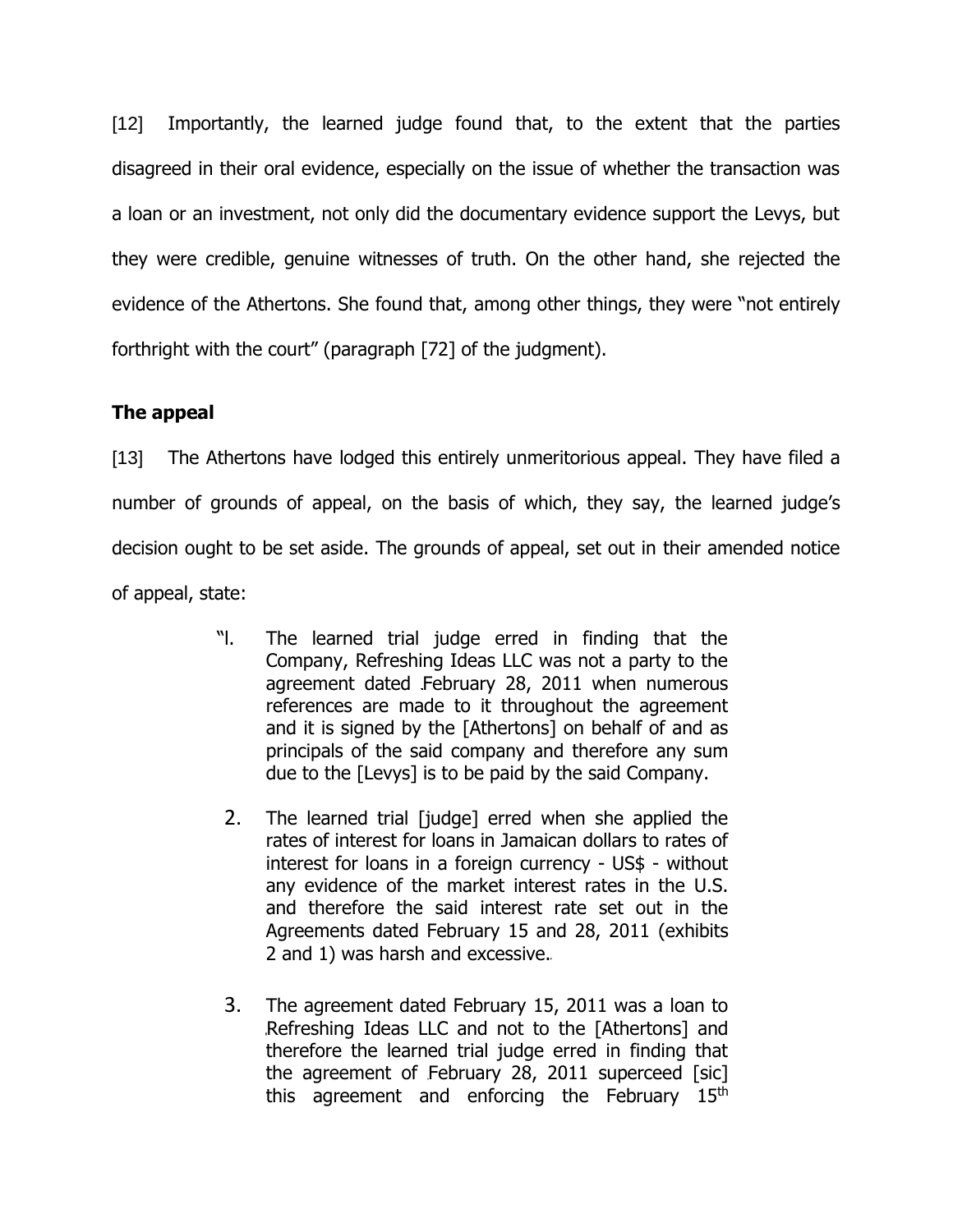agreement as consideration for the latter agreement of February 28<sup>th</sup>.

- 4. The Learned Trial Judge erred in allowing the [Levys] to enforce the agreement set out in the document dated February 28, 2011 as:
	- a) The Document was enforceable [sic] as it was not stamped in accordance with the Stamp Duty Act;
	- b) The Document could not be relied on as an exhibit as it was inadmissible as it was not stamped, and
	- c) The [Athertons] were not parties to the Document on their own but as principals in the company, Refreshing Ideas LLC and therefore not personally liable.
	- d) The Levys were in breach of the Agreement as they had not fulfilled their obligations in the document, particularly with respect (1) instructing their attorney to draw up an agreement (para 26) and (2) to payment of the sums agreed.
- 5. The Learned Trial Judge erred in finding that the Levys could recover sums under an agreement they breached.
- 6. The Learned Trial Judge erred in failing to apply the contra proferenten [sic] rule to the ambiguities in the Agreement of February  $28<sup>th</sup>$  with respect, inter alia, with
	- (a) In paragraph  $1 -$  the use of 'loan/equity';
	- (b) In paragraph 2 listing of loans owed by Refreshing ldeas LLC and adding 'and/or' the [Athertons];
	- (c) In paragraph  $15 -$  the options set out in this paragraph all concern the liability of Refreshing Ideas LLC and not the [Athertons];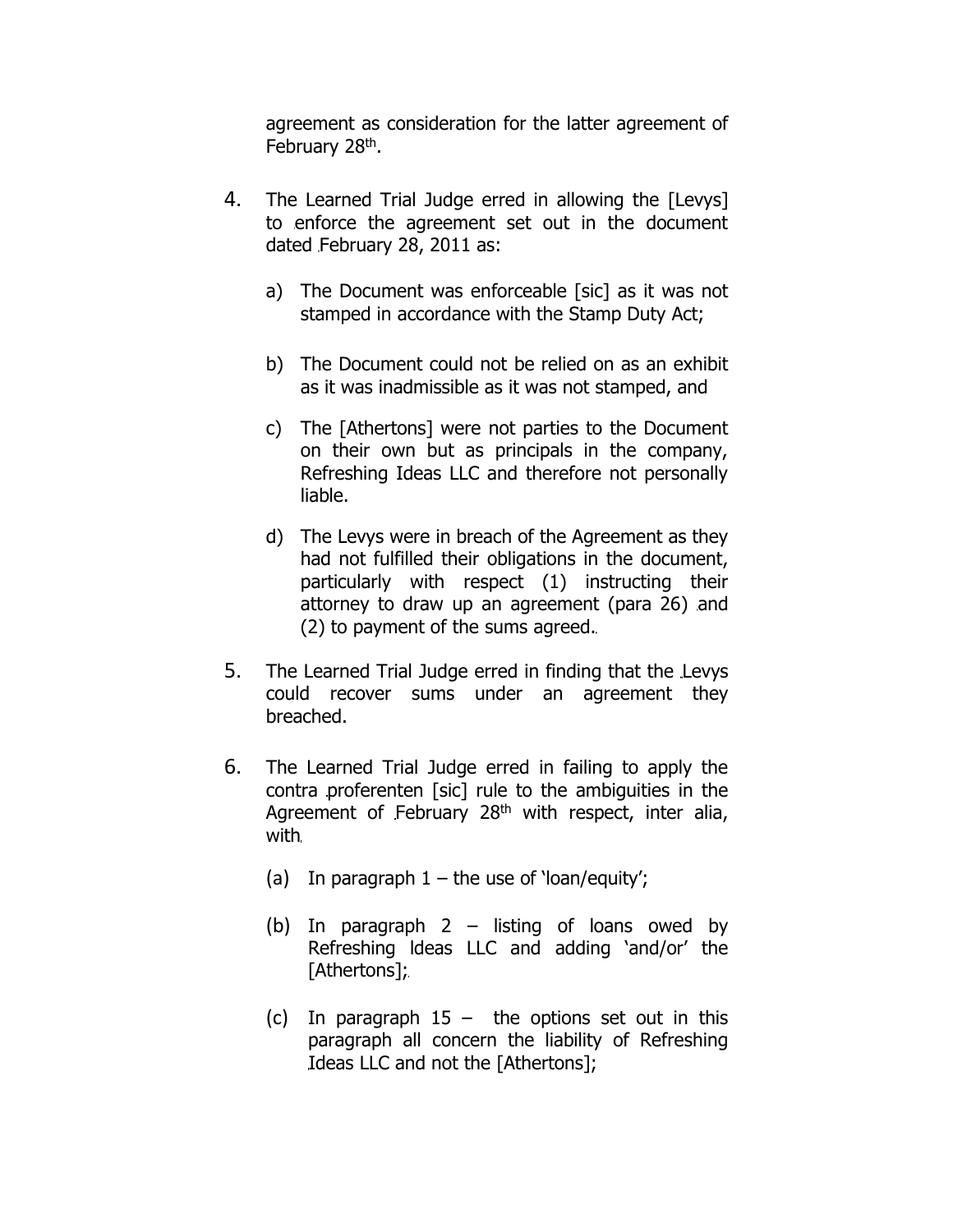- (d) In paragraphs 16, 17 and  $18$  the referral to That subsequent to the Equity Clause' was not clarified by the Trial Judge;
- (e) That although paragraph 23 states all security provisions were to be enforceable, there was no evidence of any (para 20) pledge of the trademark; (para 21) personal guarantee and (para 22) guarantee of the fixed or floating assets of Refreshing ldeas LLC.
- 7. The Learned Trial Judge erred in holding that the February 28<sup>th</sup> agreement was enforceable although para 26 stated that it was 'subject' to an overriding agreement to be drawn up by the Levys' attorney." (Underlining removed)

[14] The grounds of appeal will be considered in the context of the issues that they raise.

# **The absence of the company from the litigation (grounds of appeal 1, 3c, 4c and 6c)**

[15] These grounds epitomise the insincerity and futility of this appeal. In them, the Athertons complain, in part, that the learned judge ought to have found that the company ought to have been made a party to the litigation, as the cash advances were made to the company and not to them personally.

[16] The company is not a named party to this appeal. It was named as the third defendant to the claim, but was never served. Importantly, however, the Athertons' defence to the claim contained an express statement that the company was not an appropriate party. Paragraph 3 of the defence states, in part:

> "The [Athertons] deny paragraph 3 of the Particulars of Claim and will say that the [company] is a United States registered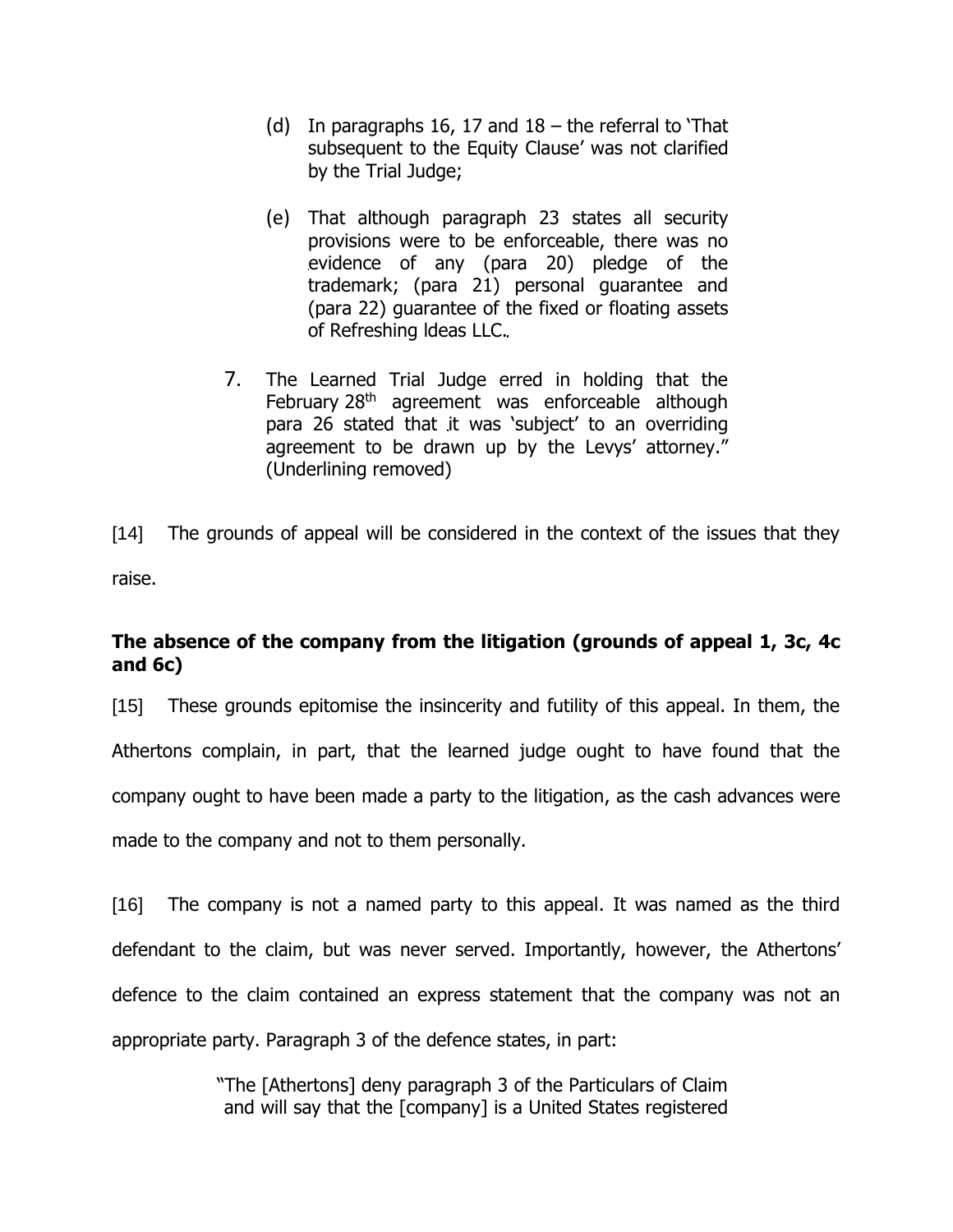company which has no presence in Jamaica as it has never traded in Jamaica, has never conducted business in Jamaica and has no assets in Jamaica and further, is not a signatory to the said document signed by the [Athertons], **and as such is not an appropriate party to this action**. [The Athertons] also state that the [said document] is not a loan agreement but an equity agreement by virtue of which the [Levys] were investing in the [company]...." (Emphasis supplied)

[17] The learned judge, appropriately, merely noted, at paragraph [13] of her judgment, that the company had not been served and was not a party to the proceedings. She made no error in this regard. The nub of the dispute between the Levys and the Athertons, before her, was whether the monies constituted a loan or a purchase of equity in the company. She did not, as the ground suggests, find that the company was not a party to the last agreement.

[18] In respect of the learned judge's finding that the last agreement superseded the previous one, it only need be said that the finding is an acknowledgment of the agreement between the parties. The last agreement is entirely in upper case letters and, where it is necessary to quote it, will be reproduced as such. Paragraph 25 of the document states:

> "BE IT AGREED THAT THIS AGREEMENT SUPERCEDES [sic] ANY PREVIOUS AGREEMENTS SIGNED BETWEEN JULIE & RICHARD ATHERTON ET AL REFRESHING IDEAS LLC. AND IAN & CELIA LEVY"

[19] Over and over again, the document speaks to the Levys as having an option to convert the loan into equity.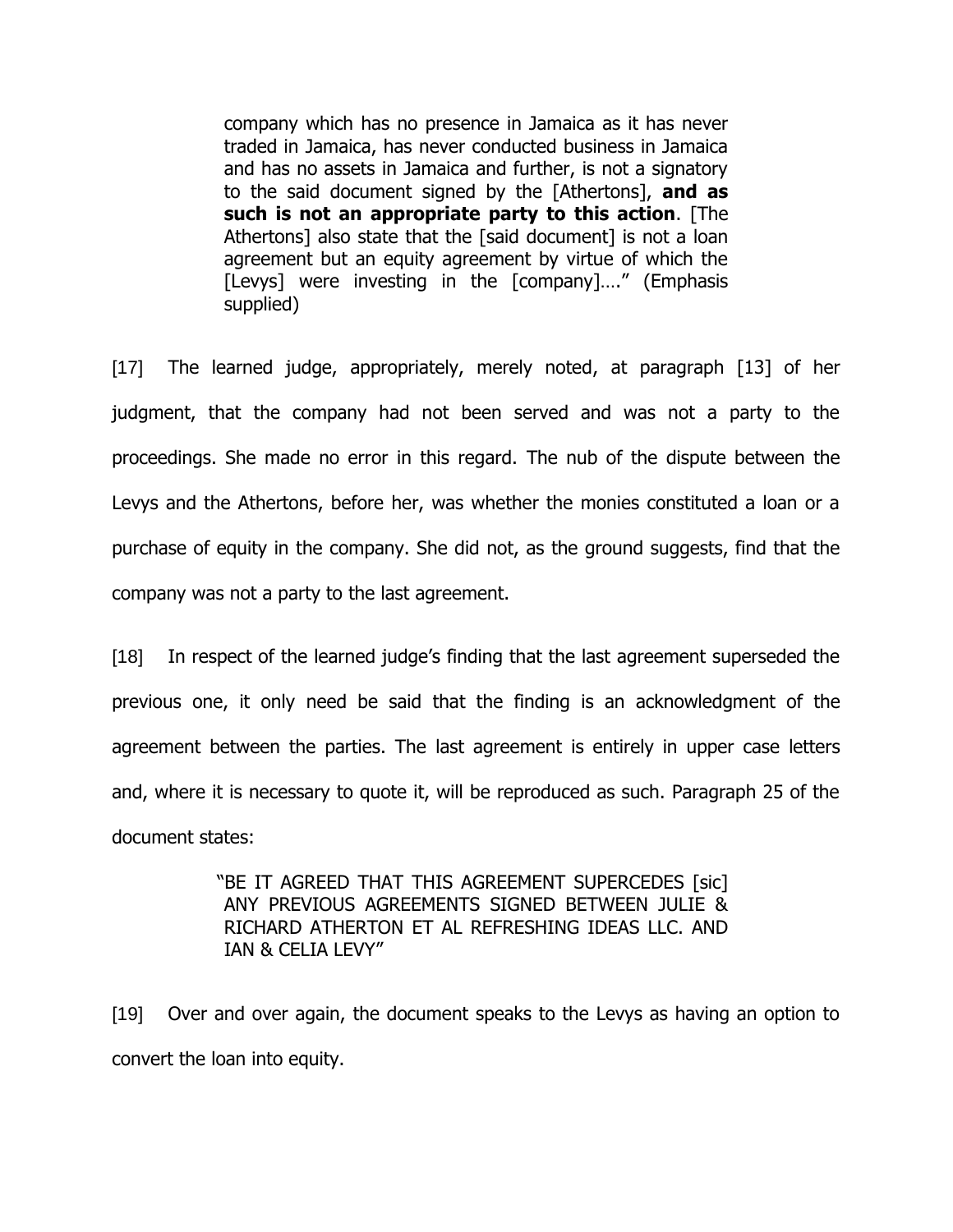[20] In relation to the Athertons' assertion that it is the company that is to be bound,

two extracts from the last agreement demonstrate the Athertons' intention to be bound

by, and liable under it, at the time that they signed it. The heading states:

### "AGREEMENT ON LOAN/EQUITY CONDITIONS BETWEEN JULIE & RICHARD ATHERTON ET AL AND IAN AND CECELIA LEVY

AN AGREEMENT IS HEREBY ENTERED INTO BETWEEN JULIE AND RICHARD ATHERTON, PRINCIPALS OF REFRESHING IDEAS LLC OF 318 INDIAN TRACE, SUITE 340. WESTON FL. 33326 U.S.A. AND REFRESHING IDEAS LLC."

[21] Paragraph 2 states:

"THAT ANY PART OF THE ABOVE SUM OF US\$700,000 WHICH MAY CONSTITUTE A LOAN, UP TO THE AMOUNT OF UA\$250,000 BE DEEMED FIRST AND PRECEEDING ALL OTHER OUTSTANDING LOAN AMOUNTS, SAVE THOSE LISTED IN ITEM #13 **TO BE PAID BY REFRESHING IDEAS LLC AND/OR JULIE & RICHARD ATHERTON AS PER LOAN STIPULATIONS LISTED IN THIS AGREEMENT**" (Emphasis supplied)

"Item #13" refers to a clause in the last agreement that stipulates the company's preexisting debts.

[22] These grounds utterly fail.

## **The rate of interest charged on the loan (ground 2)**

[23] In this ground, the Athertons complain that, considering that the loan was in United States currency, the learned judge erred in finding that the interest rate of 10% per annum was not harsh or excessive. They argue that the regulation under the Moneylending Act, which stipulates that a higher rate of interest (25%) must be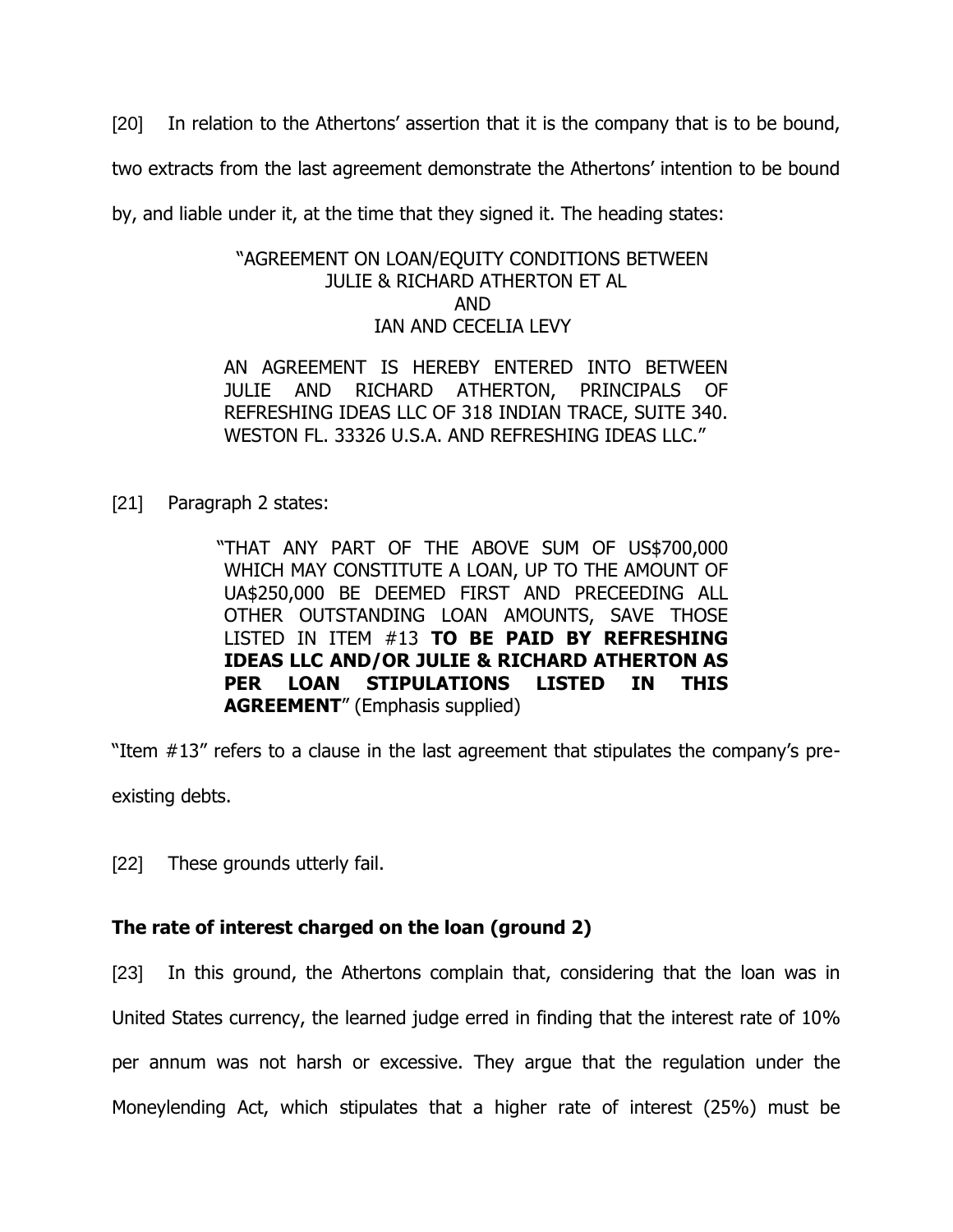exceeded before a presumption of usury could apply, is restricted to loans in Jamaican dollars.

[24] The learned judge, at paragraph [102] of her judgment, acknowledged the provisions of the Moneylending (Prescribed Rates of Interest) Order 1997 which stipulates the rate of 25% per annum. She indicated that the evidence from the Levys was that that rate was settled after consulting with banks and various stakeholders. She found that, in the absence of the Athertons demonstrating that the rate was excessive, harsh or unconscionable, it could and should be applied.

[25] The learned judge erred in stating that there was evidence of the rate being settled after consultation. The Levys, in their response and defence to the ancillary claim, stated at paragraph (xvi) that the "interest rate was arrived at after consultations with all the parties herein and their financial institutions". The document indicates that there were attachments "which state that the base rate for US loans was 10.25% at First Global and 10% at Bank of Nova Scotia". The Levys, however, did not actually give evidence in respect of these matters. At best, it may only be said that there was no contradiction of those aspects of their statement of case. The learned judge's lapse, however, is not fatal. The principle that she stipulated, that is, that the Athertons should have demonstrated that the Moneylending (Prescribed Rates of Interest) Order 1997 did not apply to foreign currency loans, is valid.

[26] In this court, learned counsel for the Athertons, Miss Anderson, was also unable to supply any authority to support the Athertons' contention either in principle, as to the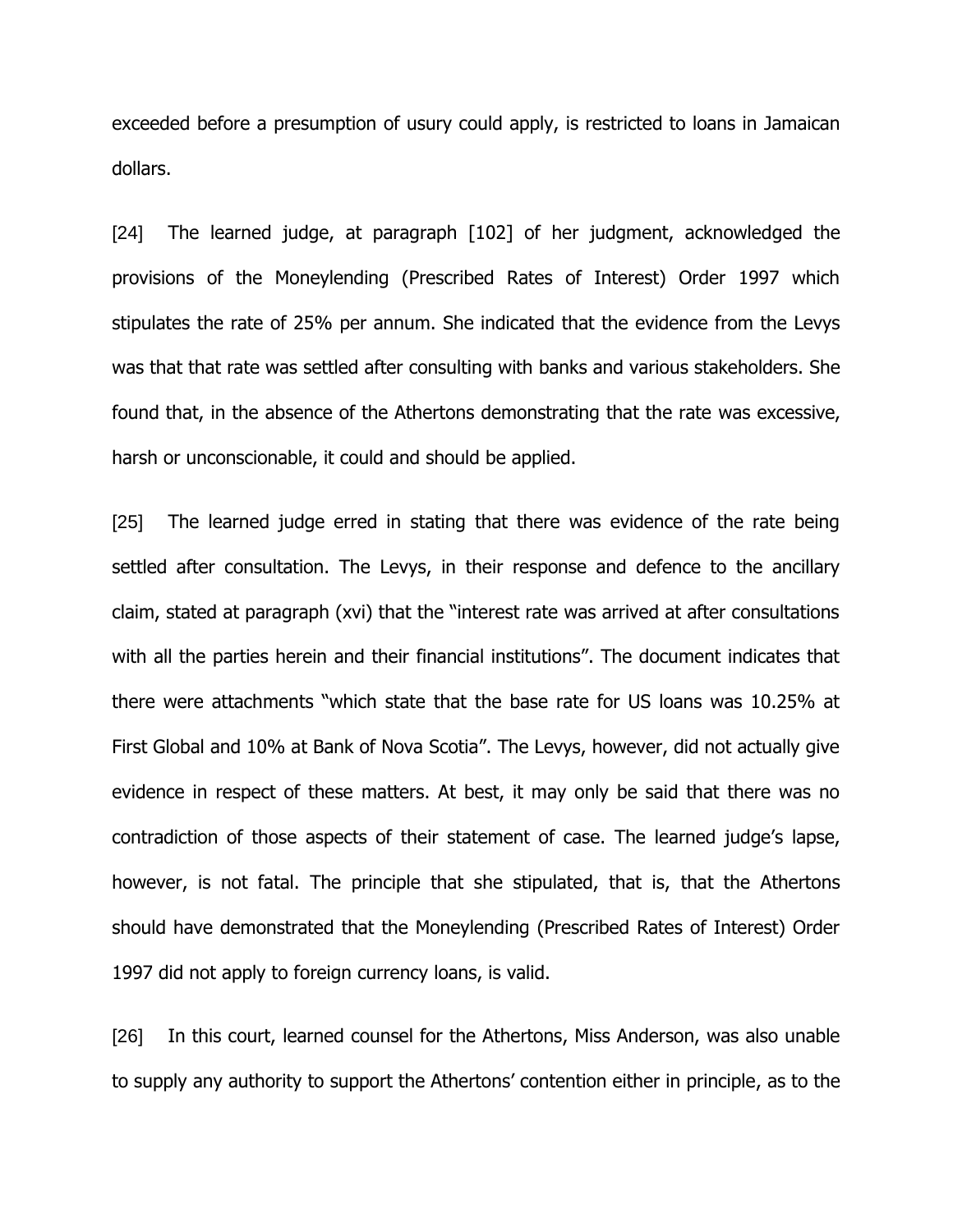restriction to the Moneylending (Prescribed Rates of Interest) Order 1997, or any evidence as to rates existing for loans in United States currency. The Athertons have, therefore, still not demonstrated that the rate of 10% per annum is harsh or unconscionable.

[27] It is to be noted, however, that the Minister's order, in respect of the rate of interest on judgment debt, prescribes different rates for debts in Jamaican currency from those in foreign currency (see the Judicature (Supreme Court) (Rate of Interest on Judgment Debts) Order, 2006). It may be inferred, therefore, that where it is intended that different rates should apply, it will be so specified.

[28] There is no merit in this ground of appeal.

#### **The enforceability of the last agreement (ground 4a and b)**

[29] This aspect of the judgment will deal with two facets of this ground of appeal. The first concerns the admission into evidence of the last agreement, despite the fact that it was not stamped. The second concerns the enforceability of the last agreement given the fact that it was not stamped.

[30] The Athertons rely on the provisions of section 36 of the Stamp Duty Act (SDA) and this court's decision in **Garth Dyche v Juliet Richards and Another** [2014] JMCA Civ 23 in support of the assertion that the learned judge erred in admitting the document into evidence and allowing it to be enforced.

[31] The Athertons have correctly cited section 36 of the SDA, which stipulates that: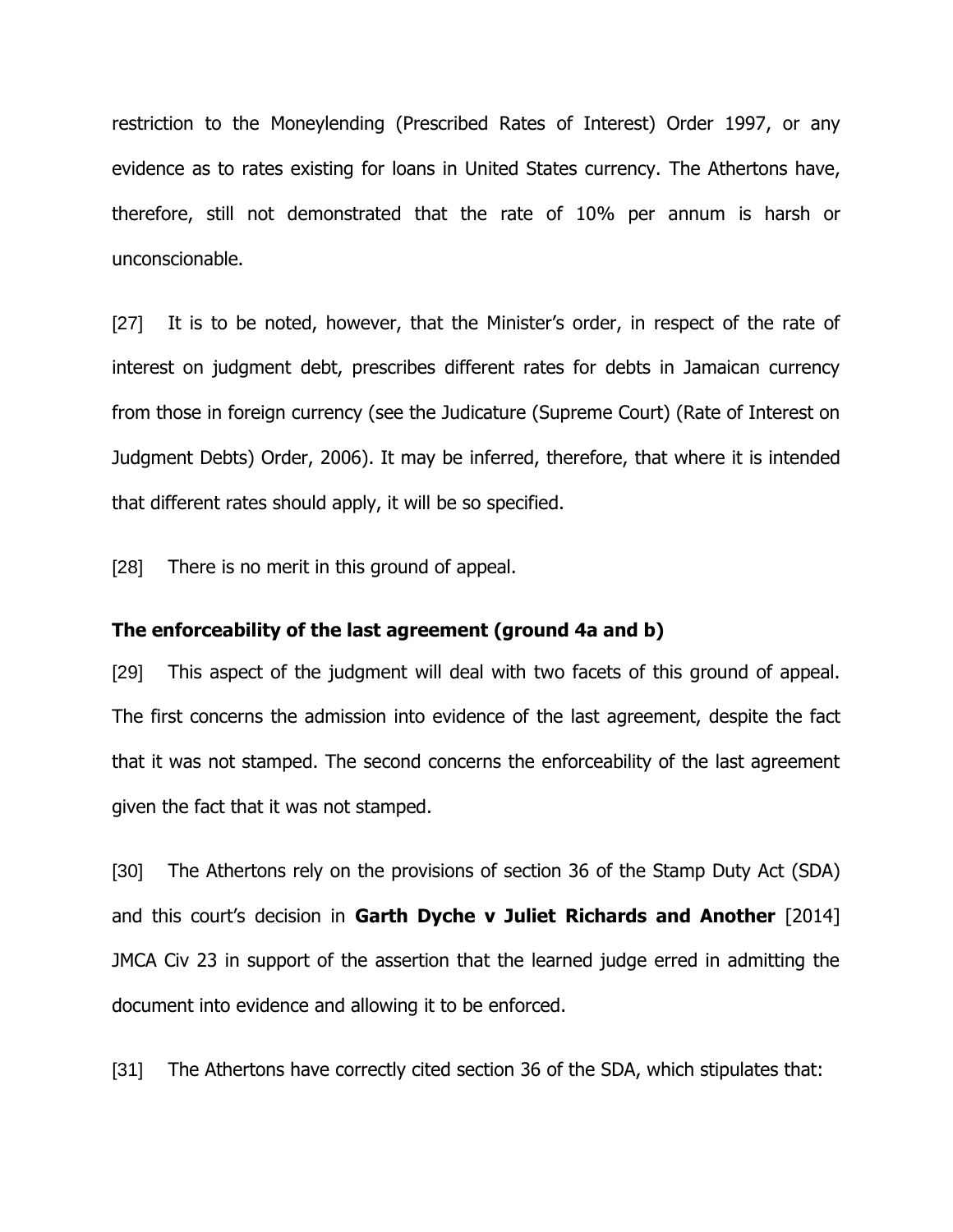"No instrument, not duly stamped according to law, shall be admitted in evidence as valid and effectual in any court or proceeding for the enforcement thereof."

It is also correct that the last agreement is, by virtue of the second schedule to the SDA, subject to stamp duty and would be subject to section 36 of the SDA. As will be demonstrated below, it is the court's obligation to ensure that the provisions of section 36 are complied with.

[32] The absence of stamping, however, was not an issue before the learned judge. The document was admitted into evidence by consent and was actually placed before her when defence counsel cross-examined Mr Levy on it. Defence counsel also crossexamined Mrs Levy on it, and counsel for the Levys cross-examined Mrs Atherton on it. All this was done without any mention of the need for stamping. It is understandable in those circumstances that the learned judge was not alerted to the requirements of section 36 of the SDA and failed to require compliance with the section.

[33] The Athertons' reliance on **Garth Dyche v Juliet Richards** is, however, misplaced. Firstly, the last agreement is not a promissory note, as was the subject of **Garth Dyche v Juliet Richards**. A promissory note would become unenforceable, if it were not stamped within seven days of being executed, and can only be used for the specific purposes outlined in section 50 of the SDA. That does not apply to documents such as the last agreement. The last agreement may still be stamped, although it would be subject to penalties for late stamping.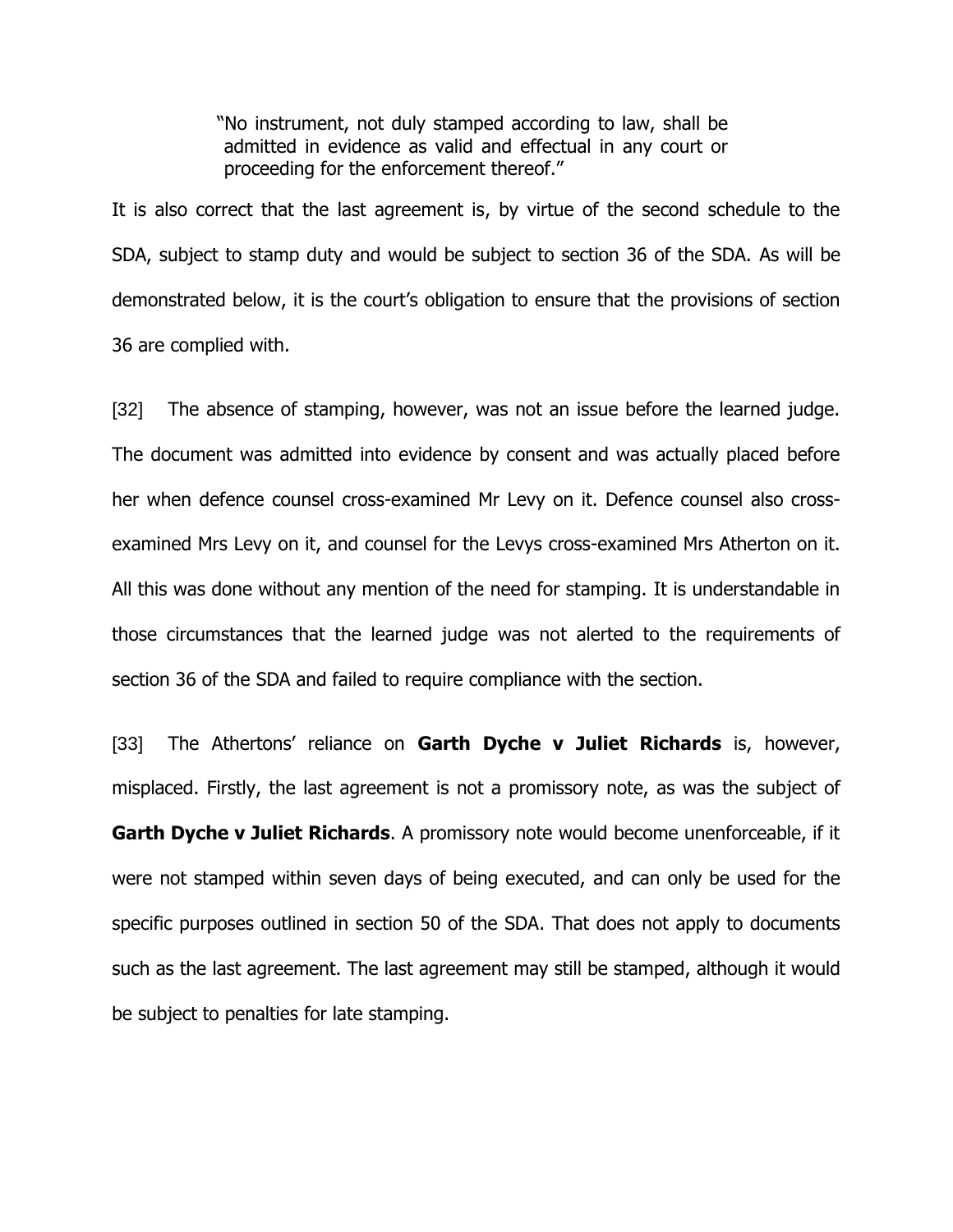[34] It is also to be noted that the document in **Garth Dyche v Juliet Richards** was still used for other purposes by the court, despite the absence of stamping as a promissory note within the stipulated time (it bore evidence of later stamping). The court, at paragraph [57] indicated that the improperly stamped document in that case, could be used as corroborative of evidence of an agreement. The court said, in part, at paragraph [57]:

> "…The document is capable of providing corroborative evidence of his contention that he loaned money to the deceased and that the amount that was owed represents the monies that he deducted from the deceased's accounts, which are reflected on the promissory note. That is an entirely different matter from saying that the document comprises the agreement between the parties."

[35] The stamping deficiency is, therefore, not fatal to the Levy's case or to the learned judge's decision. The last agreement is corroborative of the agreement between the Levys and the Athertons. This court will not, however, ignore the breach of section 36. The last agreement must be stamped at the Levys' expense, as they are seeking to enforce it.

[36] Sections 43 and 44 of the SDA stipulate the procedure to be followed in ensuring that the provisions of section 36 are satisfied. Section 43 states:

> "Upon the tender in evidence of any instrument, other than inland and foreign bills of exchange and promissory notes, coastwise receipts, and bills of lading, it shall be the duty of the officer of the court, before reading such instrument, to call the attention of the Judge to any omission or insufficiency of the stamp; and the instrument if unstamped, or insufficiently stamped, shall not be received in evidence until the whole, or (as the case may be) the deficiency of the stamp duty, to be determined by the Judge, and the penalty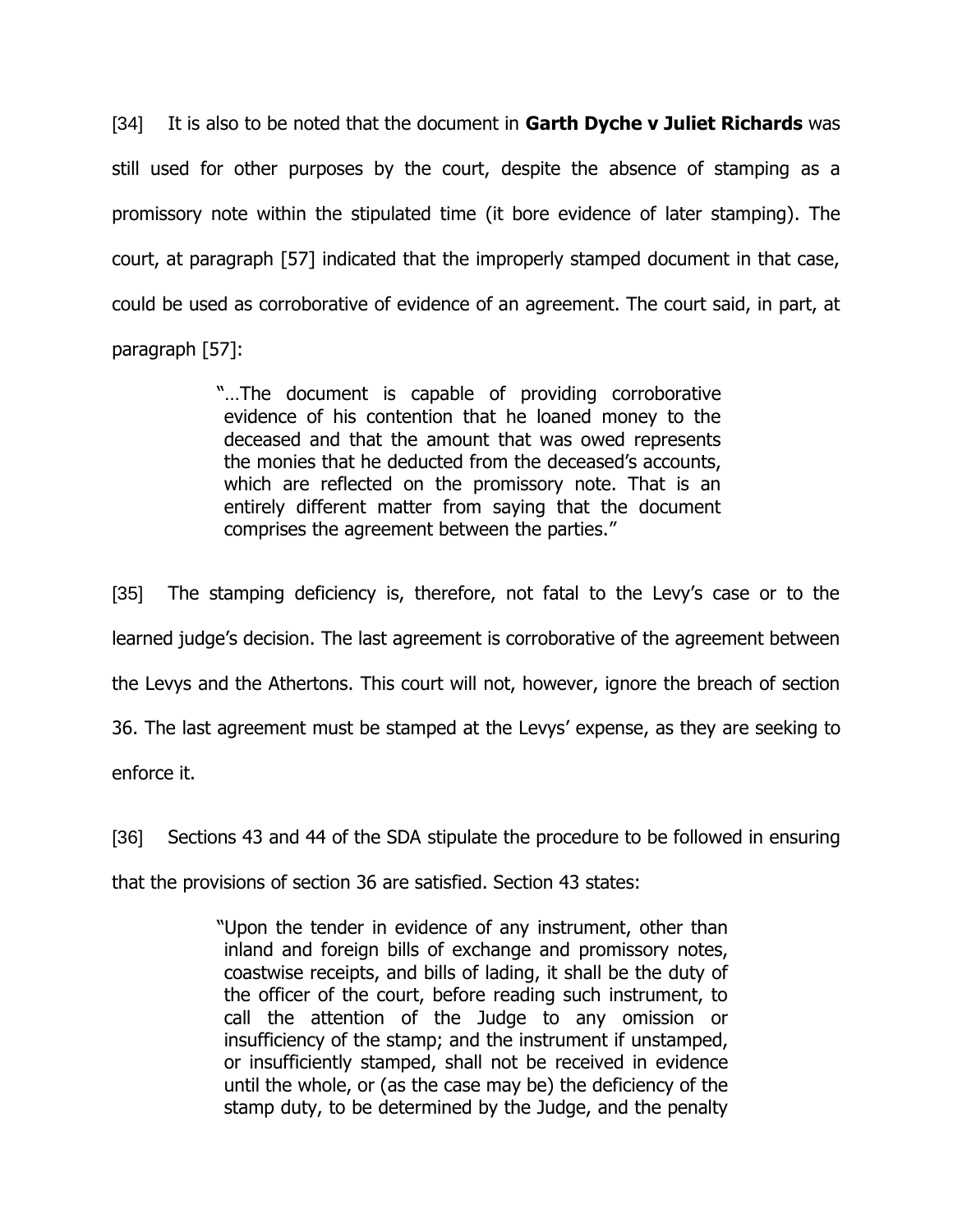required by this Act, together with an additional penalty of five hundred dollars, shall have been paid."

Section 44 allows the payment to be made to the court to allow the proceedings to be continued.

[37] Despite the fact that the omission to stamp the document, has just been brought to the court's attention, the Registrar of this court has been asked to arrange for the payment of the stamp duty, in accordance with sections 43 and 44 of the SDA.

[38] These grounds also fail.

# **The failure of the Levys to perform certain aspects of the last agreement (grounds 4d and 5)**

[39] The Athertons contend that the Levys breached the last agreement because they did not:

- a. have their attorneys-at-law draft a formal document; and
- b. pay over the additional sums agreed.

[40] This is yet another indication of the Athertons' desperate attempts to avoid their obligations. These issues were not raised in the Athertons' defence as being breaches of contract. They did not raise them, as such, before the learned judge and the ancillary claim did not rely on them.

[41] In any event, the Levys chose not to exercise the option to invest in the company and therefore were not obliged to pay over any further sums. That aspect will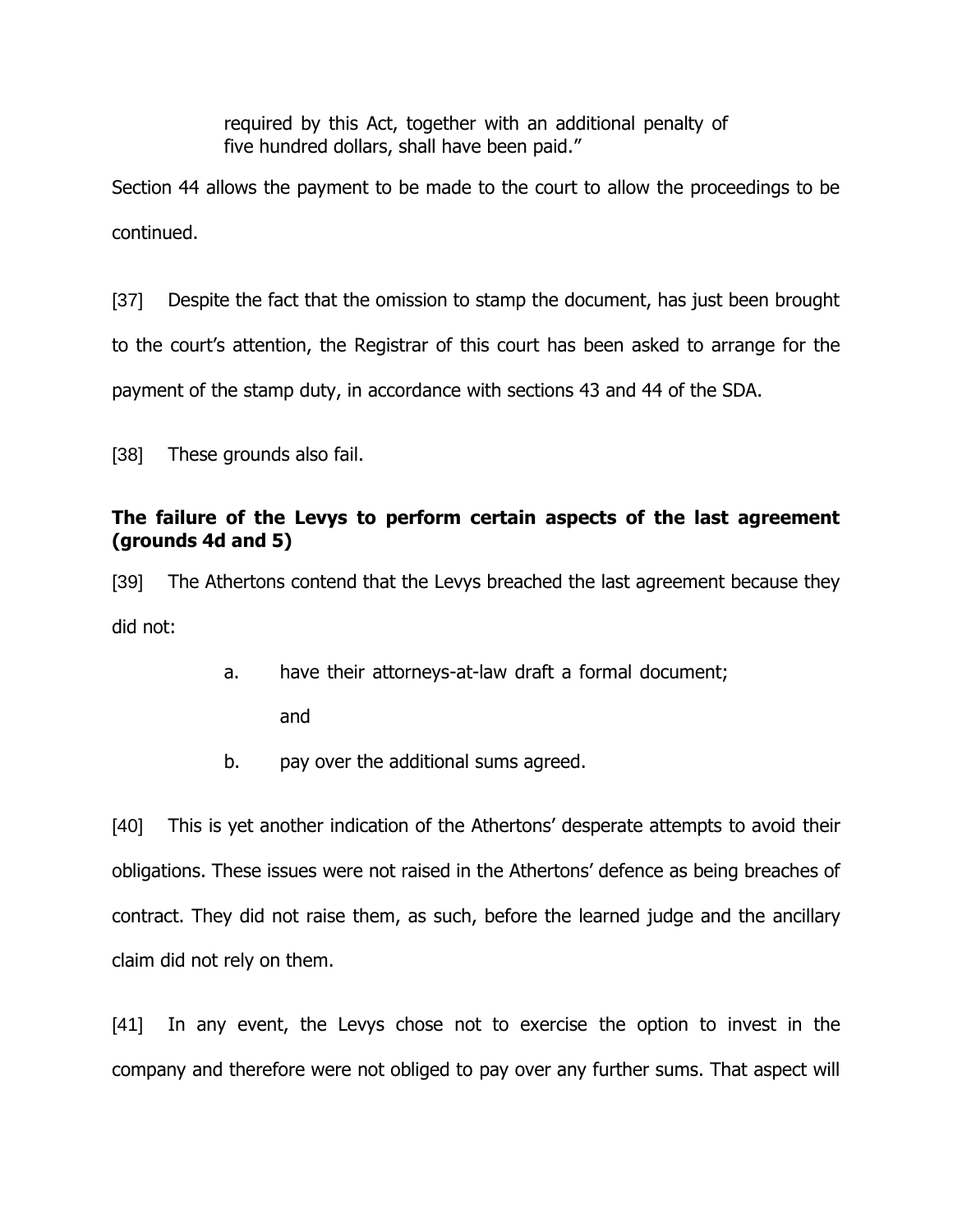be discussed in analysing ground 6. The aspect of the further document will be formal analysed in assessing ground 7.

## **The interpretation of the last agreement (ground 6)**

[42] The Athertons complain that the learned judge erred in finding that the last agreement was not ambiguous on the critical issue of whether the transaction was one for a loan or for equity. They contend that the several references to loan/equity, and other aspects of the document, evidence that ambiguity. In the circumstances, they contend, the document ought to be interpreted against the Levys, and in favour of their position. This is especially so, they assert, because the parties had intended their agreement to be properly formulated by an attorney-at-law.

[43] The learned judge was correct in her finding that the document indicated that the transaction was a loan with an option to convert it to an equity investment. Paragraph 2 of the last agreement has already been quoted. It speaks to a loan up to an amount of US\$250,000.00. Other paragraphs support the learned judge's finding in this regard. Paragraphs 5, 12, and 14 speak to the factor of the Levys acquiring an option to secure a share in the company. Paragraph 5 states:

> "THAT UPON THE SHARE OPTION BEING TAKEN UP BY IAN & CECELIA LEVY, ALL SHARES HELD BY JULIE & RICHARD ATHERTON AND IAN & CECELIA LEVY BE FIRST OFFERED TO EACH OTHER AS PRIORITY BEFORE BEING OFFERED TO ANY AND ALL OTHER PARTIES[.]"

Paragraph 12 states:

"THAT AT THE SIGNING OF THIS AGREEMENT, THE ONLY SHAREHOLDERS OF THE COMPANY REFERESHING IDEAS LLC. ARE RICHARD & JULIF ATHERTON WITH IAN & CECLIA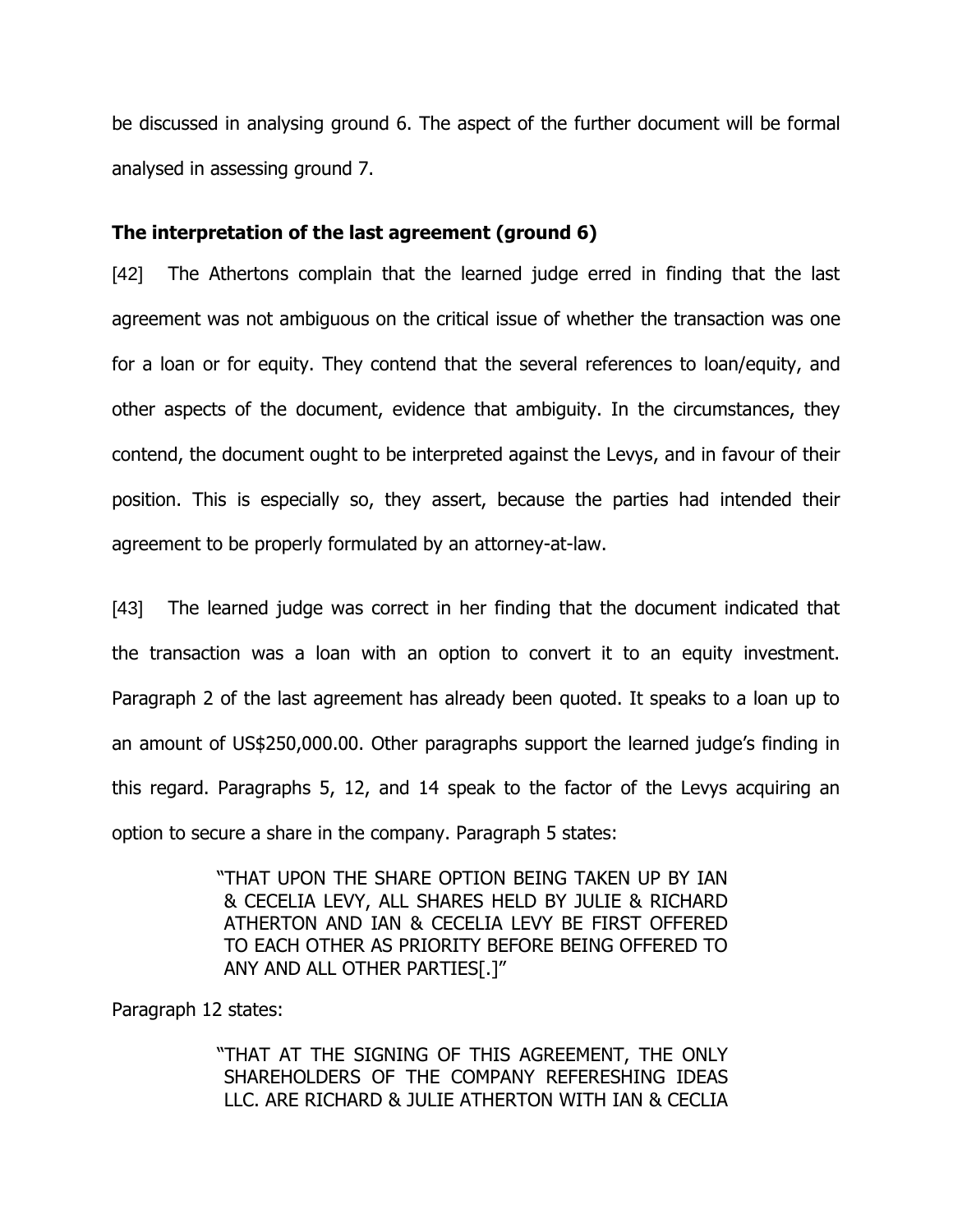LEVY HOLDING AN OPTION TO TAKE UP A 20% SHAREHOLDING AT A LATER DATE[.]"

Paragraph 14 states:

"THAT AS AT MONDAY, FEBRUARY 28, 2011 THE TOTAL SUM OF US\$200,000.00 WOULD HAVE BEEN TRANSFERRED TO REFRESHING IDEAS LLC. AS FOLLOWS: US\$20,000 WIRED FEBRUARY 7, 2011 US\$30,000 WIRED FEBRUARY 16, 2011 US\$150,000 WIRED FEBRUARY 28, 2011 **AND THAT SUCH AMOUNT AS AT FEBRUARY 28, 2011 BE DEEMED A LOAN FACILITY AT AN INTEREST RATE OF 10% PER ANNUM FOR A PERIOD OF 120 DAYS FROM DATE OF RECEIPT OF FUNDS IN THE FIRST INSTANCE WITH AN OPTION TO BE CONVERTED TO EQUITY** IN THE AMOUNT OF 5.72% SHAREHOLDING IN REFRESHING IDEAS LLC. AT A LATER DATE[.]" (Emphasis supplied)

Paragraph 14 could not be clearer as to the intentions of the parties.

[44] Paragraphs 15 through 18 set out the options that were open to the Levys on 25

March 2011, after they had had an opportunity to assess the company. Only paragraphs

15 and 16 need be quoted for this point. Paragraph 15 states:

"THAT AN ASSESSMENT OF THE VIABIITY OF REFRESHING IDEAS LLC. BE CONDUCTED AT MARCH 25 TH 2011, AT WHICH TIME, (A) EITHER THE OUTSTANDING FIGURE OF U.S.\$200,000.00 WILL REMAIN AS A LOAN AT 10% INTEREST PAYABLE AS STIPULATED ABOVE WITH NO FURTHER INJECTION OF FUNDS[;]

(B) OR THE OUTSTANDING FIGURE OF U.S.\$200,000 WILL REMAIN AS A LOAN ON THE CONDITIONS STIPULATED ABOVE, WITH A FURTHER INJECTION OF FUNDS WITH AN OPTION TO CONVERT TO EQUITY[;]

(C) OR THE OUTSTANDING FIGURE OF U.S.\$200,000 BE CONVERTED TO EQUITY AT AN AGREED SHAREHOLDING OF 5.72% OF REFRESHING IDEAS LLC." (Underlining as in original)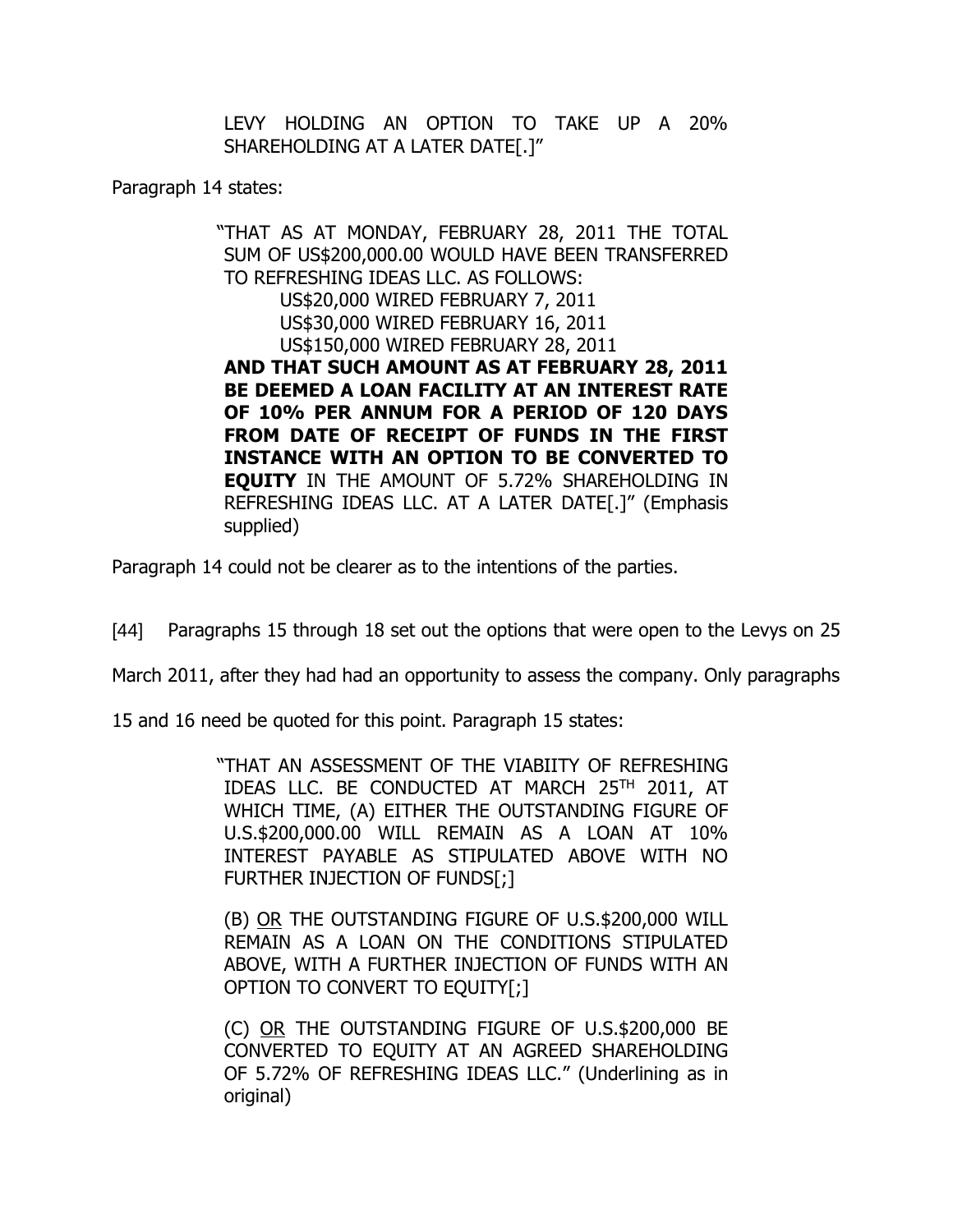Paragraph 16 states:

"THAT SUBSEQUENT TO THE EQUITY CLAUSE BEING EXERCISED FOR THE ABOVEMENTIONED U.S.\$200,000.00, A FURTHER TRANSFER OF U.S.\$50,000.00 REPRESENTING 1.43% SHARES WILL BE MADE TO REFRESHING IDEAS LLC. ON MARCH 31, 2011. **THE OUTSTANDING TRANSFERRED FUNDS AT THIS DATE OF U.S.\$250,000.00 WILL REMAIN AS A LOAN AT 10% INTEREST, EACH TRANSFER BEING PAYABLE 120 DAYS FROM DATE OF RECEIPT OF FUNDS OR BE CONVERTED TO EQUITY AT AN AGREED SHAREHOLDING OF 7.15% OF REFRESHING IDEAS LLC**." (Underlining as in original, emphasis supplied)

[45] Admittedly, paragraph 16 is not happily worded but the emphasised portion is clear, and the learned judge found that the parties subsequently acted in accordance with the position that the sum was a loan. She relied on e-mail correspondence from Mr Atherton explaining the Athertons' efforts to repay the sums and their projections as to when that would come to fruition.

[46] By email dated 25 August 2011, Mr Atherton responded to Mr Levy's email dated 22 August 2011, within the body of Mr Levy's 22 August 2011 email. Mr Atherton stated that a promise that they had made to repay US\$50,000.00 in August, could not be fulfilled because, the funds should have come from Mrs Atherton's father. He, however, as Mr Atherton explained, "is not in a position right at the moment to be able to do this". Mr Atherton went on to say that the time for repayment was short and cash flow did not allow a repayment at that time. He asserted that they were looking for an investor but reminded the Levys that "the promise we made was to pay you as soon as possible and you continue to be our priority".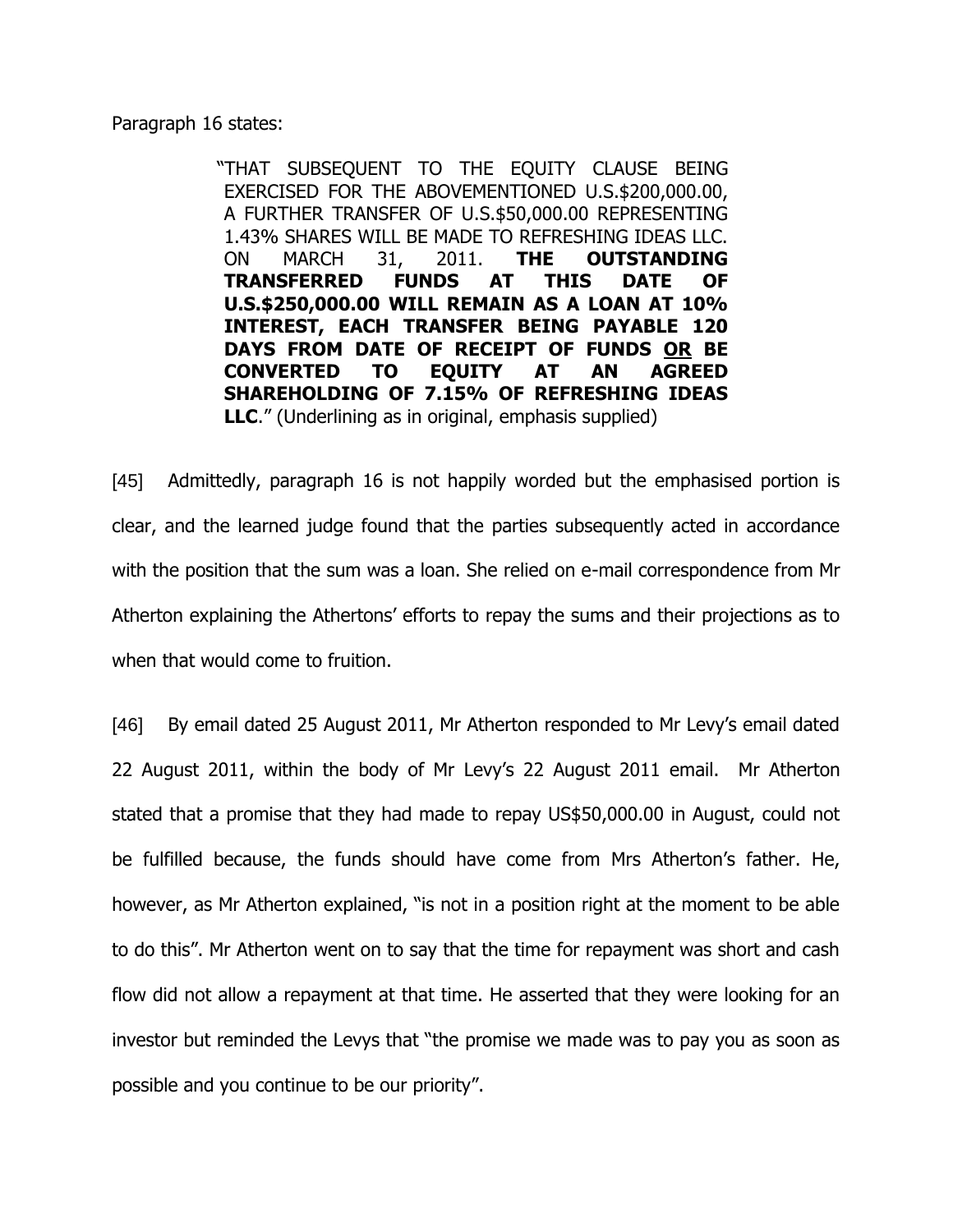[47] On 5 September 2011, Mr Atherton sent an email to the Levys with a similar

tone. It states, in part:

"You keep mentioning that we promised to repay the first tranche by the end of August, but we could never have promised that this would happen by that date if at the time of our meetings we didn't have an investor on board or had any other means of repayment. We reiterated that we obviously knew that we had to repay the monies and promised to make every effort to do so as soon as possible and that we were working hard to secure an investor, to put the company in a stronger financial position to be able to do so.

However, unfortunately as stated in previous emails we are not in a position to repay any principle [sic] at this time and I said I would try and pay at least the interest that you had highlighted on your email of  $5<sup>th</sup>$  August being \$2,083.33. We are unable to pay the now requested entire interest as per your email of 26<sup>th</sup> August for the reasons stated previously and above.

…" (Underlining as in original)

[48] The Athertons paid the sum of \$2,083.33 as interest, which the Levys received

by cheque on or about 20 September 2011.

[49] By the time November 2012 had arrived, the Athertons were still promising to

pay and explaining the delay in payment. In an email dated 16 November 2012, Mr

Atherton said:

"Re the \$50,000, that was a commitment made & payable from the proceeds of the land sale & this has not changed & will be honoured as soon as funds are in hand. The only thing that has changed was that the purchaser requested an extension to the closing date.

…"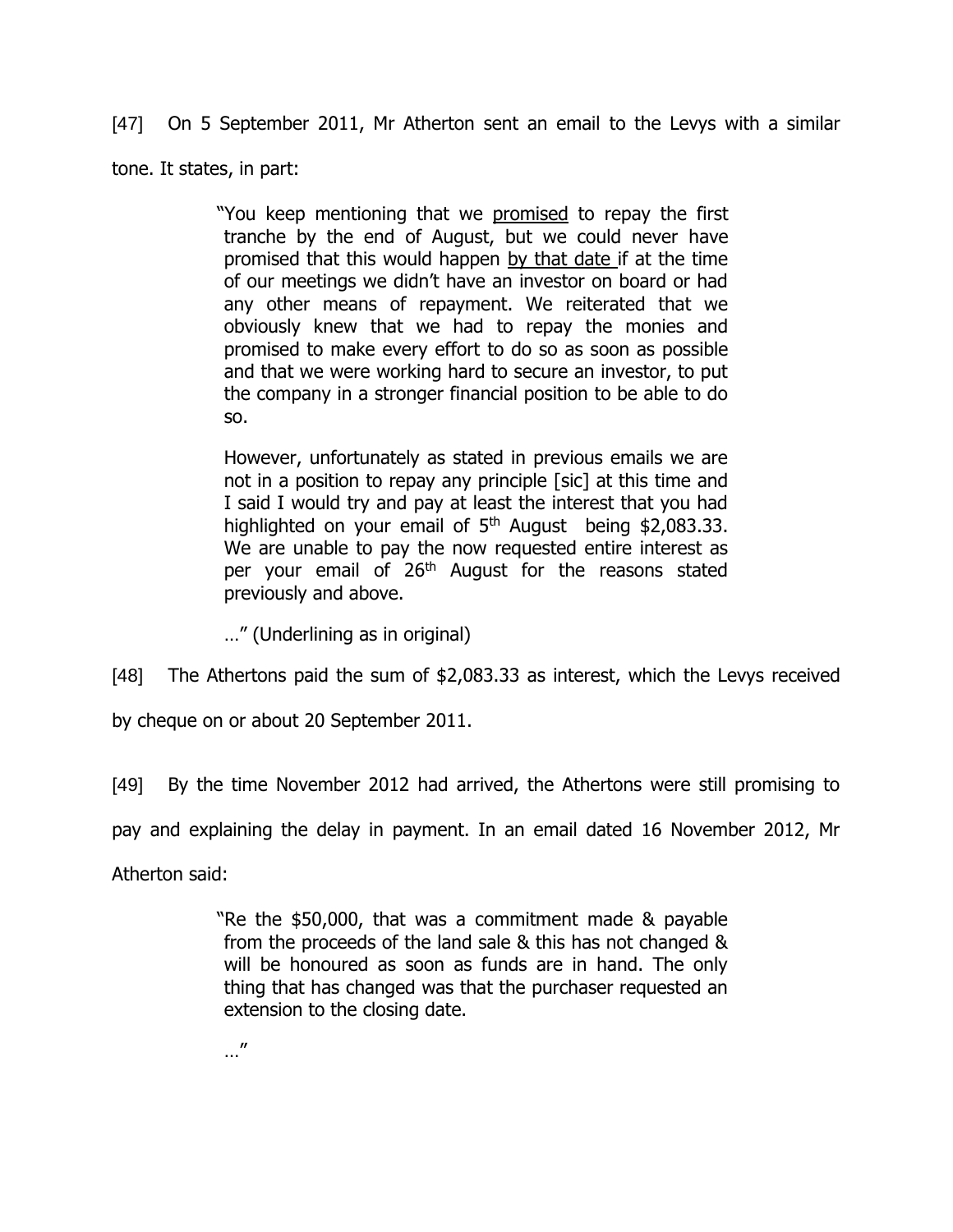[50] Based on all the above, the learned judge was correct in stating that the document was clear and mutually understood by the parties.

# **The stipulation that the last agreement was subject to an overriding agreement to be drawn up by the Levys' attorney-at-law (ground 7)**

[51] This ground turns on the contents of paragraph 26 of the last agreement, which states:

> "BE IT ALSO AGREED THAT THIS AGREEMENT IS SUBJECT TO AN OVER-RIDING AGREEMENT TO BE DRAWN UP BY AN ATTORNEY-AT-LAW UNDER THE EMPLOY OF IAN AND CECELIA LEVY AT THE EARLIEST CONVENIENCE [.]"

[52] The learned judge accepted as valid, a submission by counsel for the Levys, that that was not a part of the Athertons' pleaded defence, and could not, therefore, properly be raised by defence counsel, during the course of submissions. The learned judge, nonetheless, went on to explain why she thought that defence counsel's submission would fail, if it could have been properly advanced.

[53] The Athertons contend that the learned judge erred in that regard. They argue that the last agreement is not a legally binding document because:

- a. the parties did not intend the document to be the final terms of their agreement as the Athertons considered it an equity agreement; and
- b. there was to be an over-riding agreement drafted by an attorney.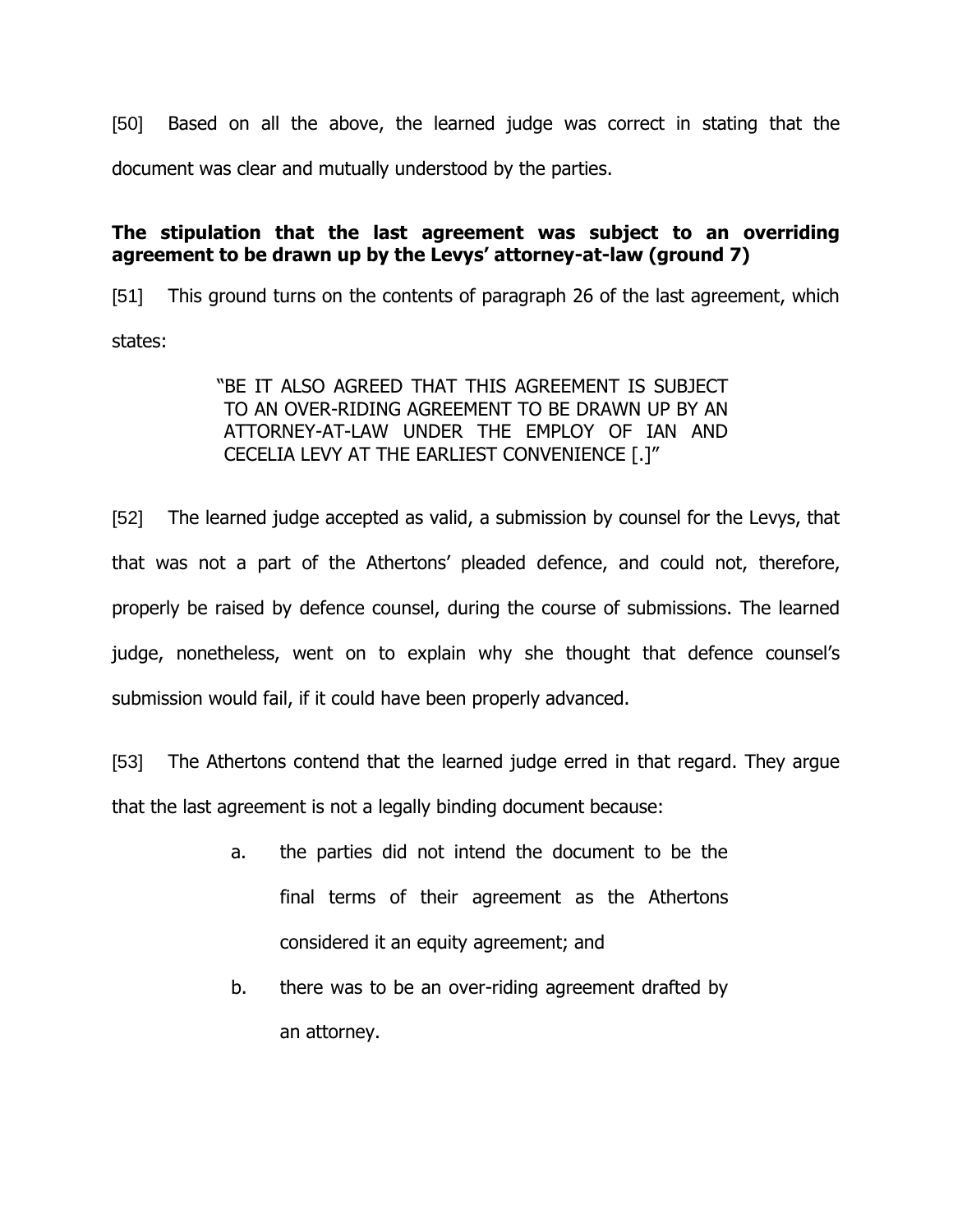[54] Miss Anderson argued that the learned judge's reliance on **Masters v Cameron** [1954] HCA 72 for support of her position was misplaced.

[55] The learned judge is correct on both bases that she used for rejecting the Athertons' position on this issue. On the first basis, it is plain that the Athertons' statement of defence did not assert that the last agreement was invalid because of clause 26.

[56] On the second basis, the learned judge was not incorrect to rely on the learning in **Masters v Cameron**. In that case the Australian High Court set out, what it viewed as the three alternative interpretations open to a court in considering a "subject to contract" clause. The court stated at paragraph 9:

> "Where parties who have been in negotiation reach agreement upon terms of a contractual nature and also agree that the matter of their negotiation shall be dealt with by a formal contract, the case may belong to any of three cases. It may be one in which the parties have reached finality in arranging all the terms of their bargain and intend to be immediately bound to the performance of those terms, but at the same time propose to have the terms restated in a form which will be fuller or more precise but not different in effect. Or, secondly, it may be a case in which the parties have completely agreed upon all the terms of their bargain and intend no departure from or addition to that which their agreed terms express or imply, but nevertheless have made performance of one or more of the terms conditional upon the execution of a formal document. Or, thirdly, the case may be one in which the intention of the parties is not to make a concluded bargain at all, unless and until they execute a formal contract."

[57] The court found that in the first two cases, the parties had intended to be legally bound. In respect of the third case, the court said at paragraph 11: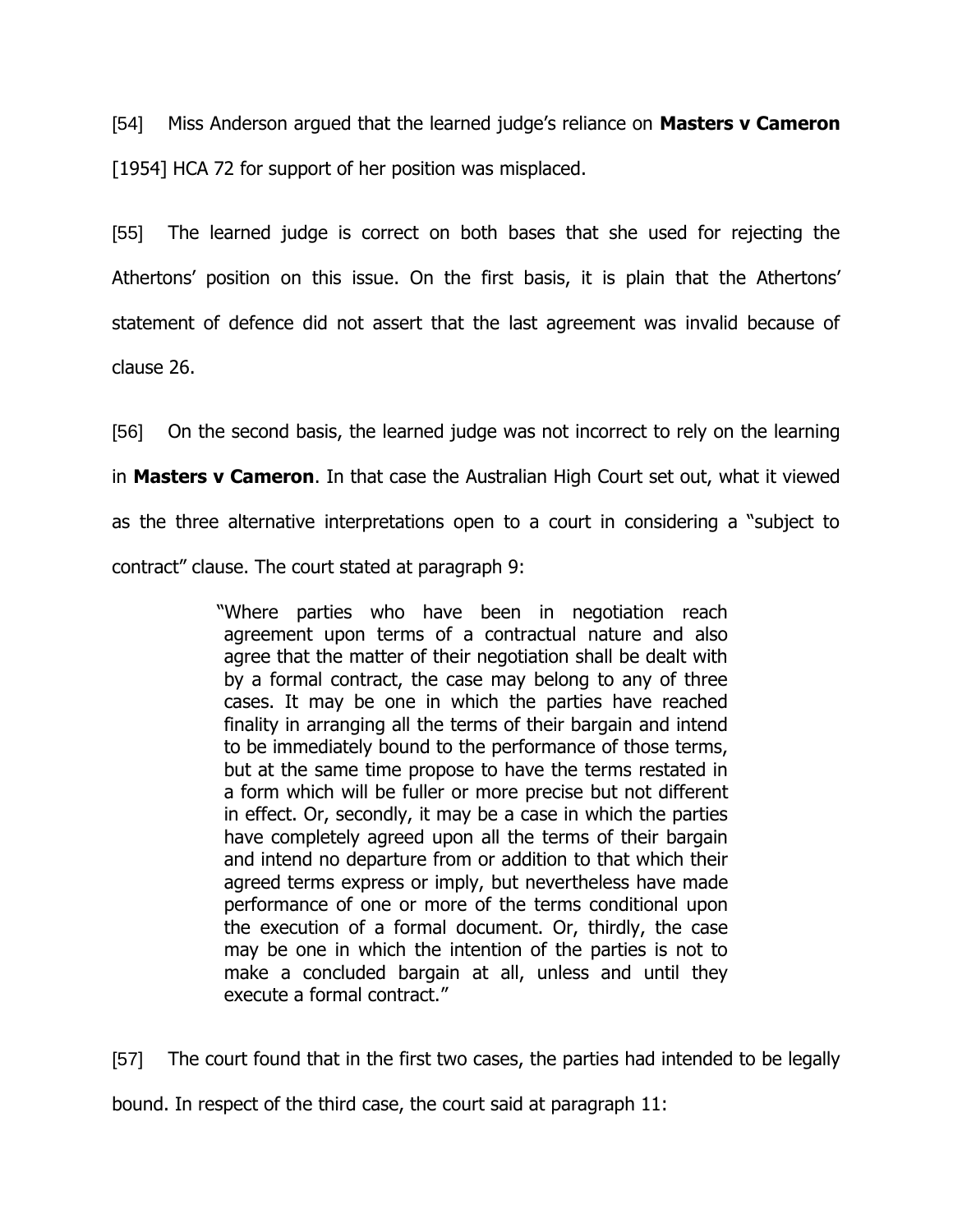"Cases of the third class are fundamentally different. They are cases in which the terms of agreement are not intended to have, and therefore do not have, any binding effect of their own: Governor & c. of the Poor of Kingston-upon-Hull v. Petch [1854] EngR 995; (1854) 10 Exch 610 (156 ER 583). The parties may have so provided either because they have dealt only with major matters and contemplate that others will or may be regulated by provisions to be introduced into the formal document, as in Summergreene v. Parker [1950] HCA 13; (1950) 80 CLR 304 or simply because they wish to reserve to themselves a right to withdraw at any time until the formal document is signed."

[58] A similar, but more detailed, reasoning was used by the United Kingdom Supreme Court in **RTS Flexible Systems Ltd v Molkerei Alois Müller GmbH & Co KG** [2010] UKSC 14; [2010] 3 All ER 1. In that case, the parties signed a letter of intent, which was said to be subject to detailed terms to be finalised, but work, nonetheless, commenced on the basis of that which had been agreed. When relations broke down and litigation ensued, one of the parties denied, for the first time, in the Court of Appeal, the existence of a contract. The Supreme Court, in rejecting that contention, set out the principles that are applicable in such situations. It said at paragraph [45]:

> "The general principles are not in doubt. Whether there is a binding contract between the parties and, if so, upon what terms depends upon what they have agreed. **It depends not upon their subjective state of mind, but upon a consideration of what was communicated between them by words or conduct, and whether that leads objectively to a conclusion that they intended to create legal relations and had agreed upon all the terms which they regarded or the law requires as essential for the formation of legally binding relations.** Even if certain terms of economic or other significance to the parties have not been finalised, an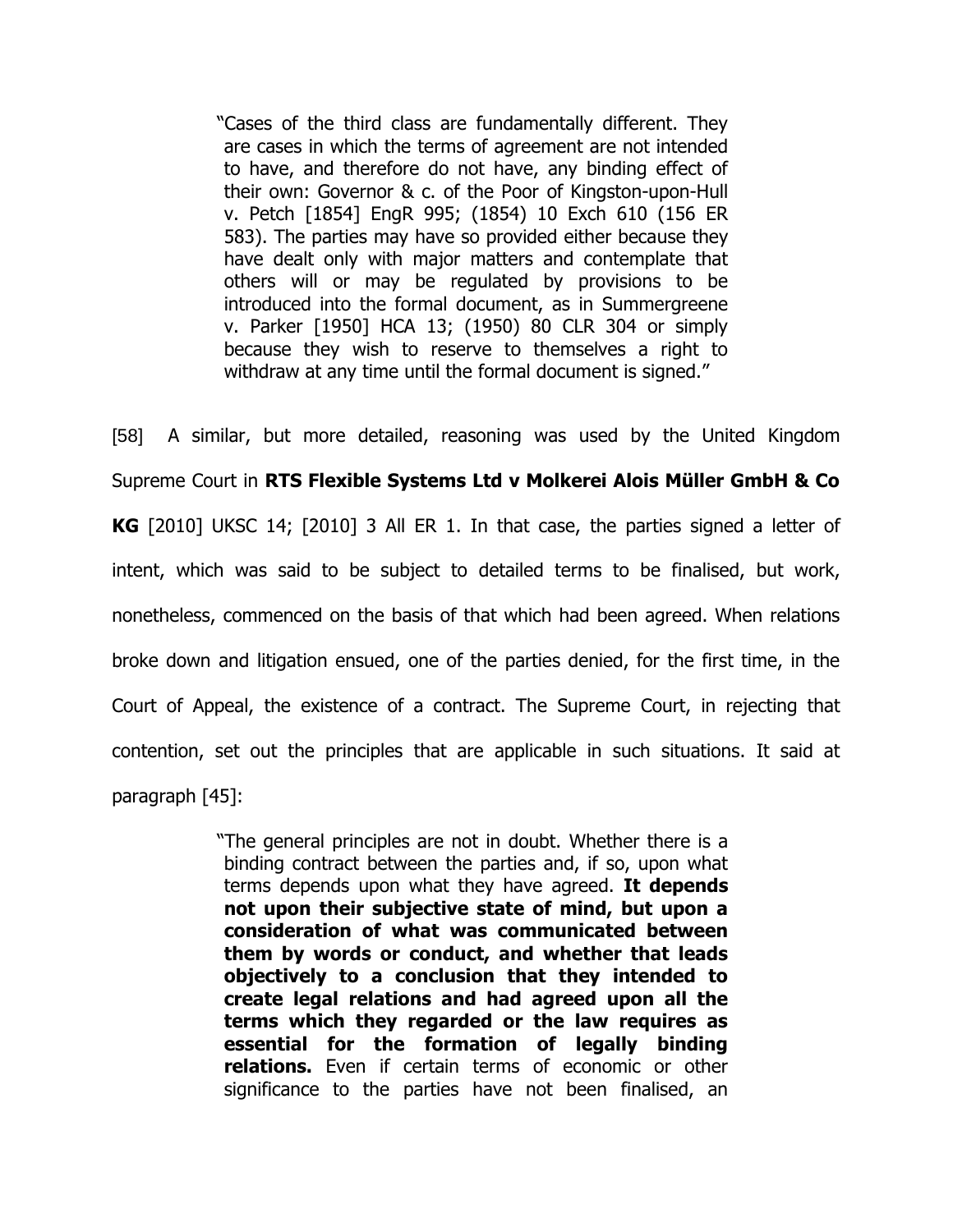objective appraisal of their words and conduct may lead to the conclusion that they did not intend agreement of such terms to be a pre-condition to a concluded and legally binding agreement." (Emphasis supplied)

[59] The court adopted a tabular form of those principles. It set them out at

paragraph [49]:

"In his judgment in the Court of Appeal in [**Pagnan SpA v**  Feed Products Ltd [1987] 2 Lloyd's Rep 601] Lloyd LJ (with whom O'Connor and Stocker LJJ agreed) summarised the relevant principles in this way (at 619):

> '(1) In order to determine whether a contract has been concluded in the course of correspondence, one must first look to the correspondence as a whole …

(2) Even if the parties have reached agreement on all the terms of the proposed contract, nevertheless they may intend that the contract shall not become binding until some further condition has been fulfilled. That is the ordinary 'subject to contract' case.

(3) Alternatively, they may intend that the contract shall not become binding until some further term or terms have been agreed …

(4) Conversely, the parties may intend to be bound forthwith even though there are further terms still to be agreed or some further formality to be fulfilled …

(5) If the parties fail to reach agreement on such further terms, the existing contract is not invalidated unless the failure to reach agreement on such further terms renders the contract as a whole unworkable or void for uncertainty.

(6) It is sometimes said that the parties must agree on the essential terms and that it is only matters of detail which can be left over. This may be misleading, since the word 'essential' in that context is ambiguous. If by 'essential' one means a term without which the contract cannot be enforced then the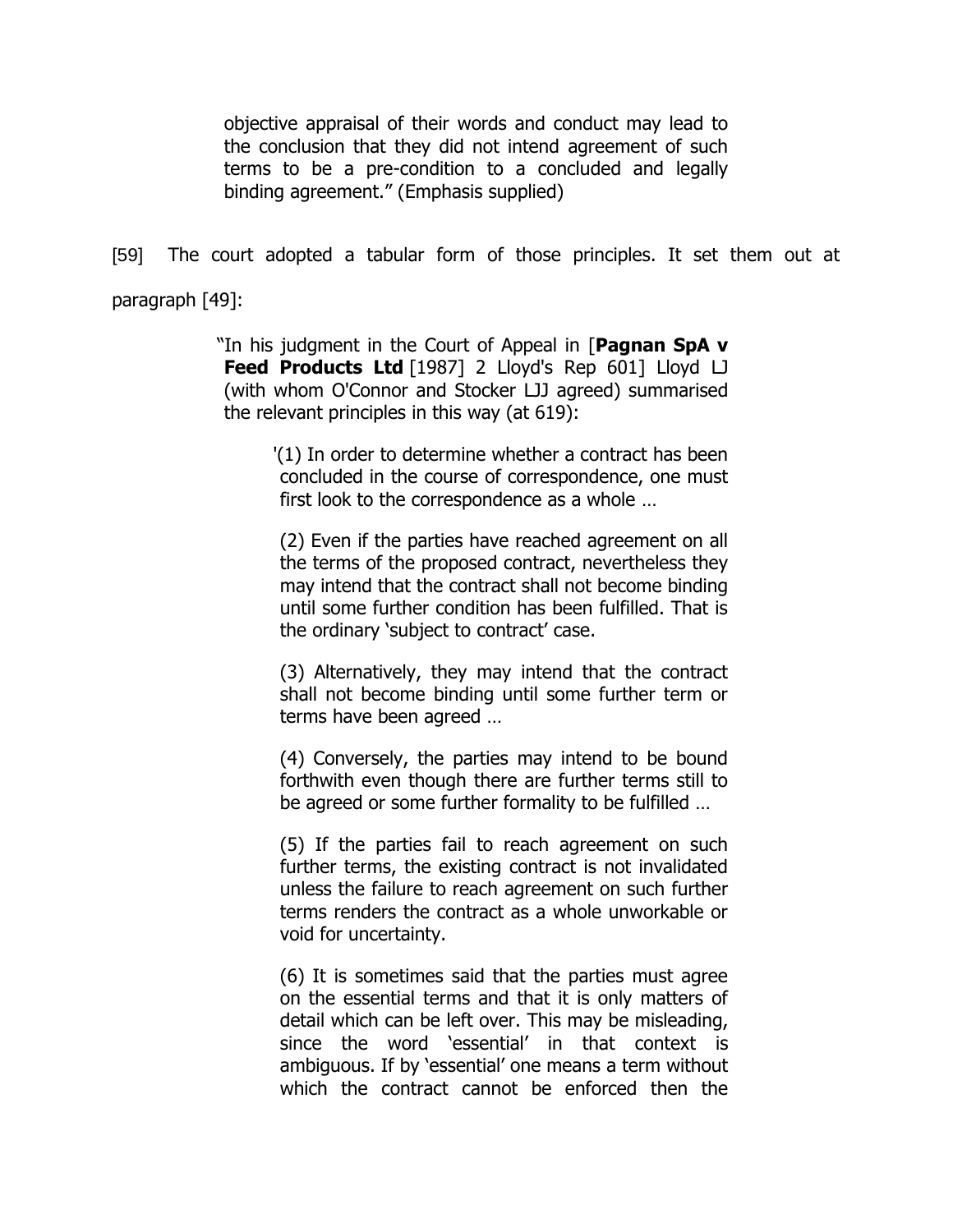statement is true: the law cannot enforce an incomplete contract. If by 'essential' one means a term which the parties have agreed to be essential for the formation of a binding contract, then the statement is tautologous. If by 'essential' one means only a term which the Court regards as important as opposed to a term which the Court regards as less important or a matter of detail, the statement is untrue. It is for the parties to decide whether they wish to be bound and, if so, by what terms, whether important or unimportant. It is the parties who are, in the memorable phrase coined by the Judge [at 611], 'the masters of their contractual fate'. Of course the more important the term is the less likely it is that the parties will have left it for future decision. But there is no legal obstacle which stands in the way of the parties agreeing to be bound now while deferring important matters to be agreed later. It happens every day when parties enter into so-called 'heads of agreement'.'

The same principles apply where, as here, one is considering whether a contract was concluded in correspondence as well as by oral communications and conduct."

[60] In applying those principles to this case, it is plain that, despite clause 26 of the last agreement, these parties relied on that document and intended to be bound by it. The Levys advanced monies in reliance of it, and the Athertons not only accepted the monies, but accepted that the document would be binding. Mrs Atherton said at paragraph 21 of her witness statement that "[t]he Levy's [sic] assured us that it was just something in the interim until we could have a final document prepared by their [a]ttorneys as it was intended that there would have been a further document transferring shares". Mr Atherton, at paragraph 7, of his witness statement said, in part:

> "We signed a document the Levys presented to give the Levy's [sic] some assurance but this was done after the initial sums had been disbursed…."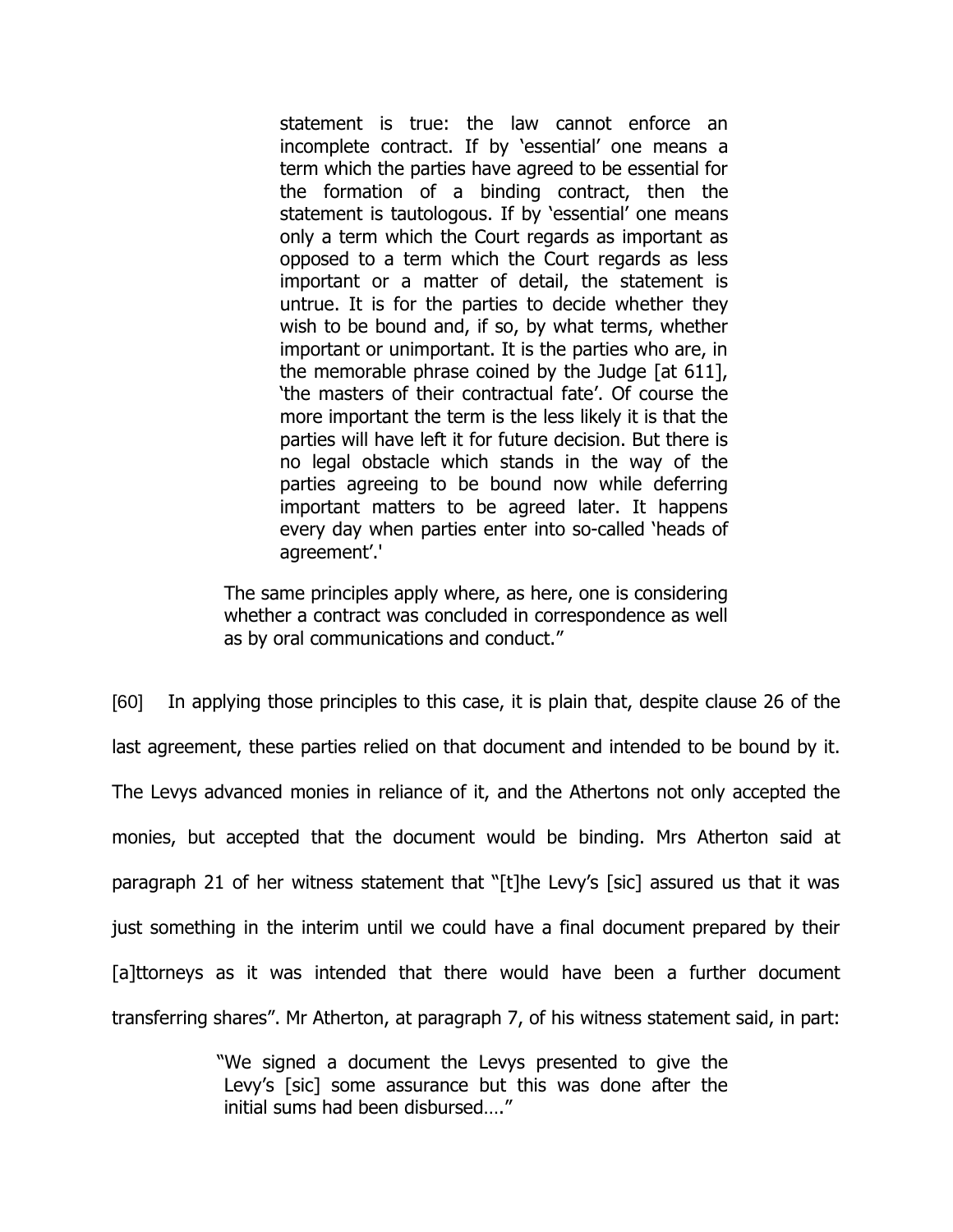[61] Mr Atherton's email correspondence also belie this belated attempt to deny the contract.

[62] This ground also fails.

## **Conclusion**

[63] The appeal must fail for all the reasons set out above. The attorneys-at-law for the Levys were ordered to consult with the Registrar of this court to have the payment made in respect of the stamping of the last agreement, and they have complied.

[64] It should also be said that a judge of the Supreme Court ordered a stay of execution proceedings pending the outcome of the appeal. That stay must be set aside.

## **SINCLAIR-HAYNES JA**

[65] I have read, in draft, the judgment of Brooks JA. I agree with his reasoning and conclusion and have nothing to add.

# **FOSTER-PUSEY JA**

[66] I too have read the draft judgment of Brooks JA and agree with his reasoning and conclusion.

## **BROOKS JA**

## **ORDER**

1. The appeal is dismissed.